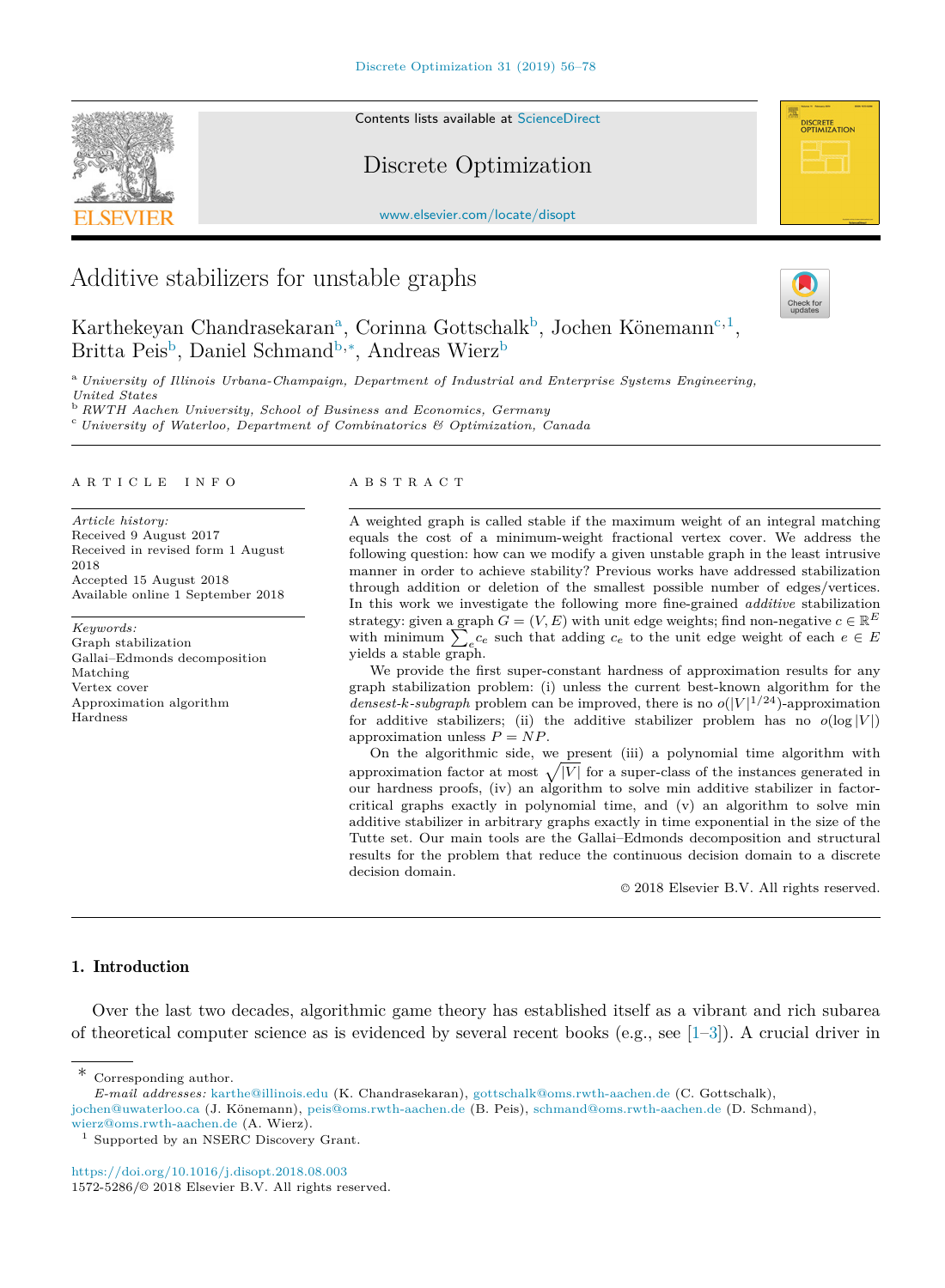this development is the increasingly networked structure of today's society, and the impact this development has on the day-to-day interactions that humans engage in. Finding and analysing graph-theoretic models for such networks is at the heart of the field of network exchange theory [[4,](#page-21-2)[5\]](#page-21-3).

Social networks, and the interaction of individuals in those also motivated our work. Specifically, our interest started with [\[6](#page-21-4)], where Kleinberg & Tardos introduced *network bargaining* as a natural extension of Nash's classical two-player bargaining game [[7\]](#page-21-5) to the network setting. An instance of a network bargaining game is an edge weighted graph  $(G = (V, E), w : E \to \mathbb{R}_+$ ). The players in the game correspond to the vertices in the graph. Each  $\{u, v\} \in E$  corresponds to a potential deal of given value  $w_{uv} \geq 0$ . Each player is allowed to interact with the neighbours to agree upon a sharing of the value on the edge between them and eventually arrive at a deal with at most one of her neighbours. Therefore, outcomes in network bargaining correspond to *matchings*  $M \subseteq E$ , and an *allocation*  $y \in \mathbb{R}^V_+$  of  $w(M) = \sum_{e \in M} w_e$  to the players. In particular, an outcome satisfies  $y_u + y_v = w_{uv}$  for all  $\{u, v\} \in M$ , and  $y_u = 0$  if *u* is not incident to an edge of *M* (*u* is *exposed*).

Kleinberg and Tardos introduced the concept of *stability*, and call an allocation *y stable* if  $y_u + y_v \geq w_{uv}$  for *all* edges  $\{u, v\} \in E$ . Naturally extending Nash's bargaining solution, the authors define the *outside option α<sup>u</sup>* of a player *u* given an allocation *y* as the largest value that *u* can *extract* from one of its neighbours. An allocation *y* is then deemed to be *balanced* if the value of each matching edge  $\{u, v\} \in M$  is split according to Nash's bargaining condition: each player  $a \in \{u, v\}$  receives its outside option  $\alpha_a$ , and the remaining value of  $w_{uv}$  is divided equally among the players *u* and *v*. One of Kleinberg and Tardos' main results is that balanced outcomes exist in a given network bargaining instance if and only if stable ones exist, and these can be computed efficiently.

Network bargaining is closely related to the cooperative *matching game* introduced by Shapley and Shubik  $[8]$  $[8]$ , where the player set once more corresponds to the vertices of an underlying graph  $G = (V, E)$ , and the characteristic function assigns the maximum weight of a matching in  $G[S]$  to each set  $S \subseteq V$  of vertices. The *core* of an instance of this game consists of allocations  $y \in \mathbb{R}^V_+$  of the weight  $\nu(G, w)$  of a maximum-weight matching to the players such that  $y_u + y_v \geq w_{uv}$  for all  $\{u, v\} \in E$ . Hence, core allocations exactly correspond to stable allocations in network bargaining [[9\]](#page-21-7).

We recall the classical maximum weight matching LP that has a variable  $x_e$  for each edge  $e \in E$ . In the LP we use  $x(\delta(v))$  as a convenient short-hand for  $\sum_{e \in \delta(v)} x_e$ , where  $\delta(v)$  denotes the set of edges incident to *v*. We also use **0** and **1** for vectors of 0s and 1s, respectively, of appropriate dimensions.

<span id="page-1-0"></span>
$$
\nu_f(G, w) := \max \left\{ \sum_{e \in E} w_e x_e : x(\delta(v)) \le 1 \text{ for all } v \in V, x \ge 0 \right\}.
$$
 (P)

The linear programming dual of [\(P\)](#page-1-0) has a variable  $y_v$  for each vertex  $v \in V$ , and a covering constraint for each edge  $e \in E$ :

<span id="page-1-1"></span>
$$
\tau_f(G, w) := \min \left\{ \sum_{v \in V} y_v : y_u + y_v \ge w_{uv} \text{ for all } \{u, v\} \in E, y \ge 0 \right\}.
$$
 (D)

Feasible solutions of [\(P\)](#page-1-0) and [\(D\)](#page-1-1) will henceforth be referred to as *fractional matchings* and *fractional wvertex covers*, respectively. We will denote the integer optimum solution values to the above linear programs by dropping the subscript f. In the unit-weight special case, where  $w = 1$ , we will omit the argument *w* from the *v* and  $\tau$  notation for brevity. An immediate observation is that a given instance of network bargaining has a stable outcome if and only if the core of the corresponding matching game is non-empty, that is,  $\nu(G, w) = \nu_f(G, w) = \tau_f(G, w)$ , where the second equality follows from linear programming duality. In other words, stable outcomes exist if and only if the linear program  $(P)$  admits an integral optimum solution. We will call a (possibly weighted) graph *stable* if the induced network bargaining instance admits a stable outcome.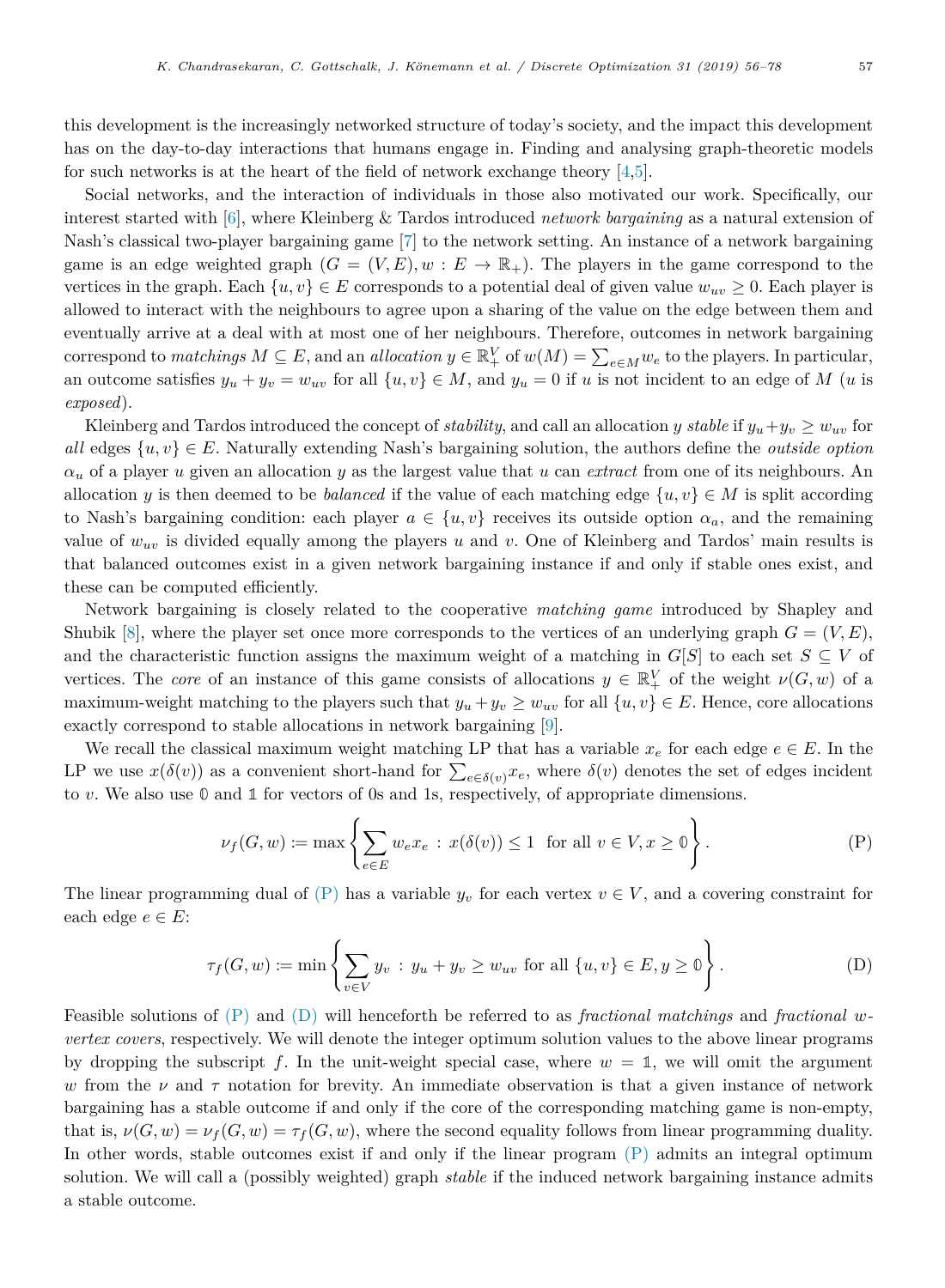In [[10\]](#page-21-8), Bock et al. proposed the following problem: given an *unstable* graph *G*, modify *G* in the least *intrusive* way in order to attain stability. The authors focused on the concrete question of removing the smallest number of edges from *G* so that the resulting graph is stable. Bock et al. showed that this problem is as hard to approximate as the vertex cover problem, even if the underlying graph is factor critical (i.e., even if deleting any vertex from *G* yields a graph with a perfect matching). The authors complemented this negative result by presenting an algorithm whose approximation-factor is proportional to the *sparsity* of the graph.

Concurrent to our work, Ahmadian et al. [[11\]](#page-21-9) and Ito et al. [[12\]](#page-21-10) proposed a *vertex-stabilizer* problem: given a graph  $G = (V, E)$ , find a minimum-cardinality set of vertices  $S \subseteq V$  such that  $G[V \setminus S]$  is stable. Both papers presented a combinatorial polynomial-time exact algorithm for this problem, and showed that the min cost variants of vertex stabilization are NP-hard. Ito et al. [\[12](#page-21-10)] proposed stabilizing a graph by adding a minimum number of vertices or edges. They showed that both of these problems are polynomial-time solvable. However, the minimum cost variant of stabilization by edge addition is NP-hard.

In this work, we consider a more *nimble* and in a sense *continuous* way of stabilizing a given unstable graph  $G = (V, E)$ . Instead of deleting/adding vertices/edges, we consider adding a small *subsidy* to a carefully chosen subset of the edges in order to create a stable weighted graph. The subsidy should be thought of as an additional incentive deployed by a central authority in order to achieve stability. A natural goal for the central authority would then be to minimize the total subsidy doled out in the stabilization process.

**Definition 1.1.** Given an undirected graph  $G = (V, E)$  with unit edge weights, a *fractional additive stabilizer* is a vector  $c \in \mathbb{R}^E_+$  such that  $(G, \mathbb{1} + c)$  is stable. In the *minimum fractional additive stabilizer* problem (MFASP), the goal is to find a fractional stabilizer of smallest weight  $\mathbb{1}^T c$ .

We emphasize that we do not allow the addition of edges in MFASP, but are restricted to add weight to existing edges. We further note that the weight increases in MFASP need not be integral, and can take on arbitrary non-negative real values.

### <span id="page-2-1"></span>*1.1. Our contributions*

Several variants of graph stabilization are known to be NP-hard. Stronger hardness of approximation results have been elusive so far, and the gaps between them and the known approximation factors are large. In this work, we show strong approximation-hardness results, and nearly matching positive results.

In the following theorem, we relate MFASP to the *densest k-subgraph* problem (D*k*S) in which one is given a graph  $G = (V, E)$ , and the goal is to find a subset *S* of at most *k* vertices in *V* such that the graph *G*[*S*] induced by *S* has the maximum number of edges. D*k*S is known not to admit a polynomial-time approximation scheme, assuming  $NP \not\subseteq \bigcap_{\epsilon>0} BPTIME(2^{n^{\epsilon}})$  [[13\]](#page-21-11); it is also known not to admit an efficient  $n^{1/(\log \log n)^c}$ -approximation for a constant  $c > 0$  assuming the exponential time hypothesis [[14\]](#page-21-12). On the other hand, the best known performance guarantee of any approximation algorithm is only  $\approx O(|V|^{1/4})$  [\[15](#page-21-13)]. The true approximability of DkS is widely believed to lie closer to the known upper bound than to the known hardness lower-bound.

<span id="page-2-0"></span>**Theorem 1.2.** *A polynomial time approximation algorithm with approximation factor*  $o(|V|^{1/24})$  for *MFASP* would lead to a polynomial time  $o(|V|^{1/4})$ -approximation for Densest k-Subgraph (DkS). Further*more, there is no*  $o(log(|V|))$ *-approximation algorithm for MFASP unless*  $P = NP$ *.* 

For unit weights, it is well-known that [\(P\)](#page-1-0) has an integral solution if and only if the set of *inessential* vertices *X* (those vertices that are exposed by some maximum matching) forms an independent set (e.g., see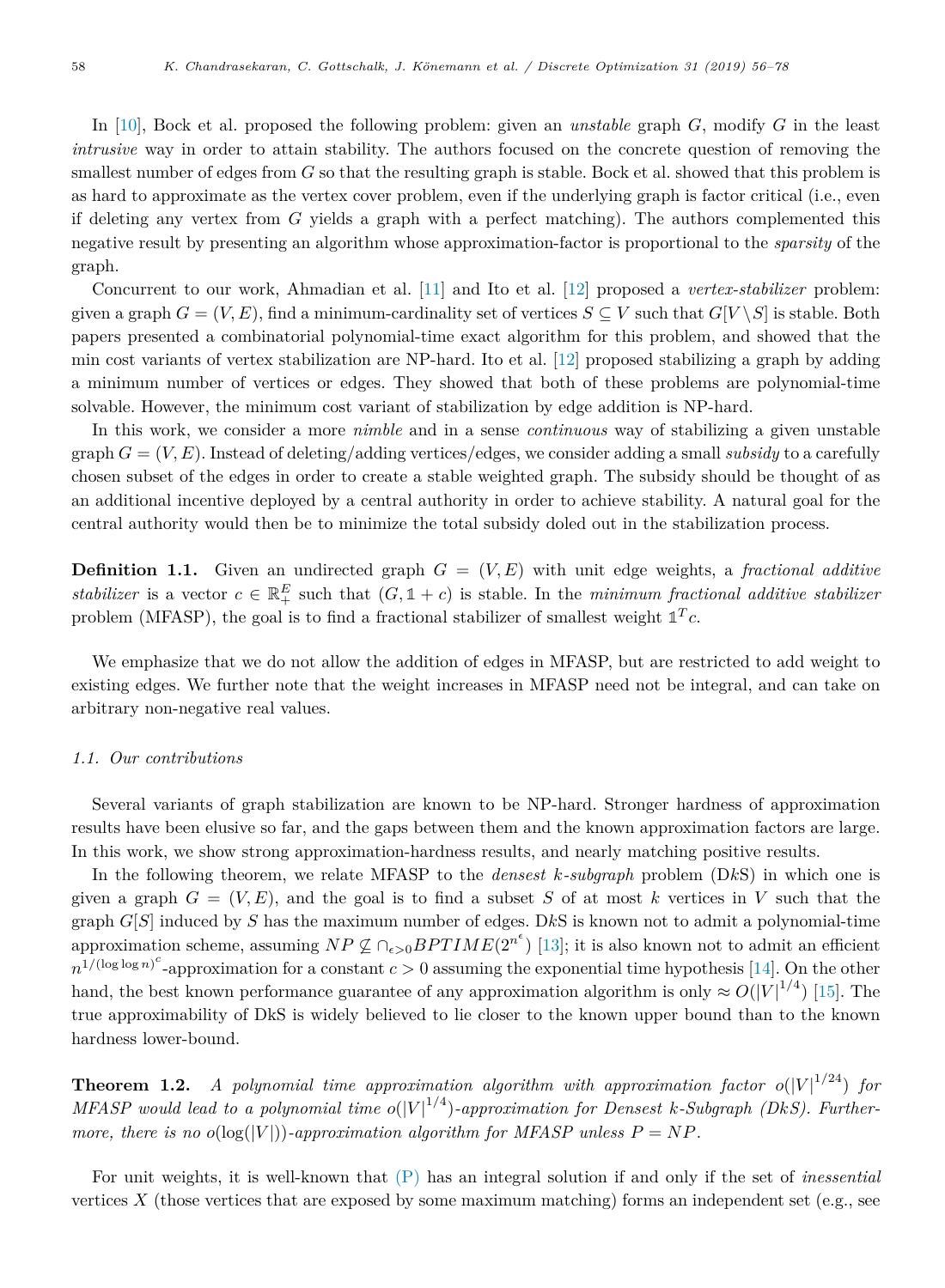[[16](#page-21-14)[,17](#page-21-15)]). Let *Y* be the set of neighbours of *X* in *G*, and  $Z = V \setminus (X \cup Y)$ . The triple  $(X, Y, Z)$  is called the *Gallai–Edmonds decomposition* of *G* [\[18](#page-21-16)[–20](#page-21-17)] and the set *Y* is known as the *Tutte set*. As we will see later, the optimization problem given by an instance of MFASP naturally decomposes into two subproblems: that of picking a maximum matching between the vertices in  $Y$  and the factor critical components in  $G[X]$ , and that of picking a maximum matching in each of the components of  $G[X]$ . Our two hardness results in [Theorem 1.2](#page-2-0) demonstrate the hardness of each of these subproblems.

The instances generated in the hardness proofs of [Theorem 1.2](#page-2-0) have the property that *G*[*X*] has no singleton factor-critical components. In the following positive result, we show an approximation algorithm for such hard instances. Let OPT denote the optimum stabilization cost of the given instance.

**Theorem 1.3.** Let  $G = (V, E)$  be a graph with Gallai–Edmonds decomposition  $(X, Y, Z)$ . If all factor *critical components of*  $G[X]$  *have size greater than one then there is a* min $\{OPT, \sqrt{|V|}\}$ *-approximation algorithm for MFASP in G.*

The algorithmic result in [Theorem 1.3](#page-14-0) in conjunction with the hardness result in [Theorem 1.2](#page-2-0) assuming the hardness of approximation of D*k*S shows nearly matching approximability and inapproximability results.

While stabilization by min-edge deletion is already NP-hard and APX-hard in factor-critical graphs [[10\]](#page-21-8), we give a polynomial time algorithm to solve MFASP in factor-critical graphs.

### <span id="page-3-0"></span>**Theorem 1.4.** *There exists a polynomial-time algorithm to solve MFASP in factor-critical graphs.*

We further exploit the efficient solvability of MFASP in factor-critical graphs to present an exact algorithm for MFASP in general graphs whose running time is exponential only in the size of the Tutte set. Thus, our algorithm can be viewed as a *fixed parameter algorithm* (e.g., see [[21\]](#page-21-18)) where the parameter is the size of the Tutte set.

<span id="page-3-1"></span>**Theorem 1.5.** *There exists an algorithm to solve MFASP for a graph*  $G = (V, E)$  *with Gallai–Edmonds decomposition*  $V = X \cup Y \cup Z$  *in time*  $O(2^{|Y|}poly(|V|)).$ 

We conclude by giving a conditional approximation algorithm that achieves a  $(k+1)/2$ -approximation when the number of non-trivial factor-critical components in the Gallai–Edmonds-decomposition exceeds the size of the Tutte set by a multiplicative factor of at least  $1 + (1/k)$  (see [Theorem 7.1](#page-20-0)).

### *1.2. Further related work*

Various ways of modifying a given graph to achieve a property have been studied in the literature, but most previous works seem to consider *monotone* properties; i.e., properties that are closed under vertexand edge-removal (e.g., see [[22,](#page-21-19)[23\]](#page-21-20)). An exception is the work by Mishra et al. [\[24](#page-21-21)] who recently studied several ways to modify a given input graph into a so called *König–Egerváry* graph (KEG); i.e., a graph in which the size of a maximum matching equals that of a minimum vertex cover. Mishra et al. studied the problems of removing the smallest number of vertices (or, edges, respectively) to produce a KEG, and showed that these problems are NP-hard. Furthermore, both vertex and edge-deletion variants do not admit *O*(1)-approximation algorithms assuming the Unique Games Conjecture. The edge-deletion problem is also NP-hard to approximate within a factor of 2.88. For the vertex deletion problem, the authors gave an  $O(\log n \log \log n)$ -approximation algorithm. Finally, the authors showed that one can obtain KEG in a given graph  $G = (V, E)$  with at least  $3|E|/5$  edges.

In [\[25](#page-21-22)], Könemann et al. addressed a closely related problem of finding a minimum-cardinality set of edges to remove from a graph *G* such that the resulting graph has a fractional vertex cover of value at most  $\nu(G)$ .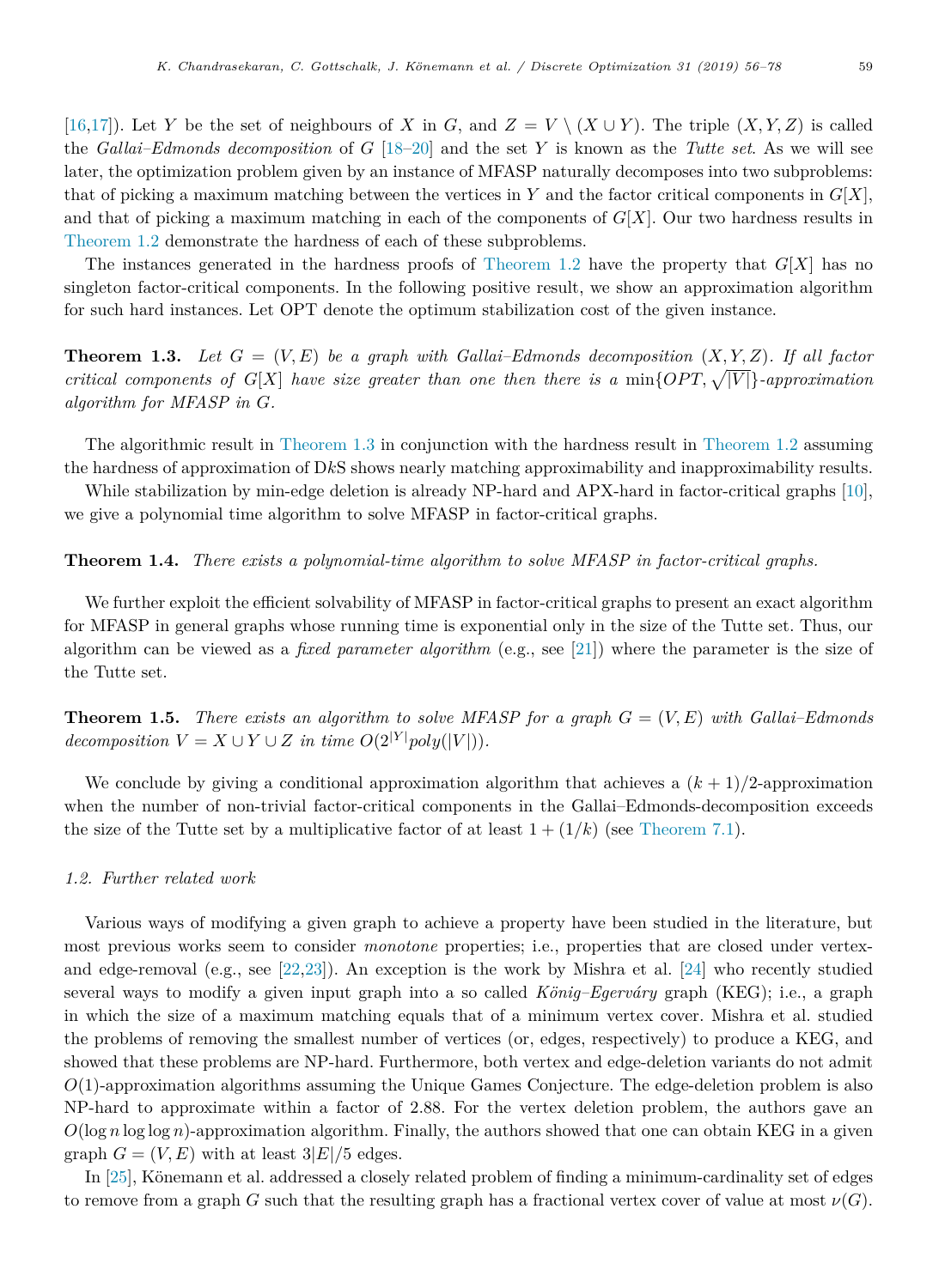We note that the resulting graph here may not be stable. While this problem is known to be NP-hard [[26\]](#page-21-23), Könemann et al. gave an efficient algorithm to find approximate solutions in sparse graphs.

### <span id="page-4-1"></span>2. Preliminaries

In the rest of the paper, we will only work with unit-weight graphs as input instances for MFASP. However, the results hold for uniform weights since scaling preserves stability as well as our results.

We emphasize the following fact that is implicit from our earlier discussion. A graph *G* is stable iff there is a maximum matching  $M$  and  $y \in \mathbb{R}^V_+$  such that the characteristic vector  $\chi_M$  of  $M$  and  $y$  form an optimal pair of solutions for  $(P)$  and  $(D)$ . Then, a direct consequence of complementary slackness is that  $y_v = 0$  if *v* is *M*-exposed, as well as  $y_v + y_u = w_{uv}$  for all  $\{u, v\} \in M$ . A feasible solution to a MFASP instance  $G = (V, E)$ is determined by a vector  $c \in \mathbb{R}^E_+$  such that there is a matching M and a fractional  $(1+c)$ -vertex cover *y* satisfying  $\sum_{e \in M} (1+c_e) = \sum_{v \in V} y_v$ . Sometimes, if we also need *M* and *y* in the context, we also call the triple  $(M, y, c)$  a solution to the MFASP instance. Moreover, such a matching *M* will be a maximum  $(1+c)$ -weight matching. Note that calculating *c* and  $(M, y, c)$  are computationally equivalent, since calculating *M* and *y* can be done in polynomial time, once  $c$  is known. We emphasize that we use  $w_e$  to refer to the total edge weight of an edge  $e$ , while  $c<sub>e</sub>$  to refer to the weight added for stabilizing.

We recall the following properties of the Gallai–Edmonds decomposition (as defined in Section [1.1](#page-2-1)) (e.g., see [\[27,](#page-22-0)[28\]](#page-22-1)): Let  $G = (V, E)$  and  $V = X \cup Y \cup Z$  be the Gallai–Edmonds decomposition of *G*. Then

- (i) every maximum matching in *G* contains a perfect matching in  $G[Z]$ ,
- (ii) every connected component in  $G[X]$  is factor-critical,
- (iii) every maximum matching exposes at most one vertex in every connected component of  $G[X]$ , and
- (iv) every maximum matching matches the vertices in  $Y$  to distinct components of  $G[X]$ .

We say that a component in  $G[X]$  is non-trivial if it contains more than one vertex.

### 3. Structural results

In this section, we exhibit important structural properties of optimal solutions to MFASP. We will exploit these properties throughout in the design of algorithms and in our hardness results.

<span id="page-4-0"></span>**Theorem 3.1.** Let  $G = (V, E)$  be an instance of MFASP and  $(M^*, y^*, c^*)$  be any optimal solution. Then *the following hold:*

- (i)  $c_e^* = 0$  *for all*  $e \in E \setminus M^*$ , and  $1 + c_{uv}^* = y_u^* + y_v^*$  *for*  $\{u, v\} \in M^*$ ,
- (ii)  $0 \le c_e^* \le 1$  *for all edges*  $e \in M^*$ *, and*
- (iii)  $|M^*| = \nu(G)$ , *i.e.*,  $M^*$  *is a maximum cardinality matching in G*.

*In addition to the above properties, there always exists an optimal solution* (*M*<sup>∗</sup> *, y*<sup>∗</sup> *, c*<sup>∗</sup> ) *of MFASP where*

- (iv) *both c* <sup>∗</sup> *and y* <sup>∗</sup> *are half-integral, and*
- (v) *the support of*  $y^*$  *contains the Tutte set.*

Subsequently, [Theorem 3.1](#page-4-0) will allow us to focus on MFASP solutions in which  $y_v \geq 1/2$  for all vertices *v* in the Tutte set. Note also that we may assume w.l.o.g. that the set *Z* in the Gallai–Edmonds decomposition of our graph is empty. If that is not the case, one could first consider the graph without *Z* and then extend the stabilizer using a perfect matching on *Z* without additional cost. This is done by setting  $c_e := 0$  for every edge  $e = \{u, v\} \in E[Z] \cup \delta(Z)$  and  $y_v := 1/2$  for all  $v \in Z$ . For proving [Theorem 3.1](#page-4-0), we will often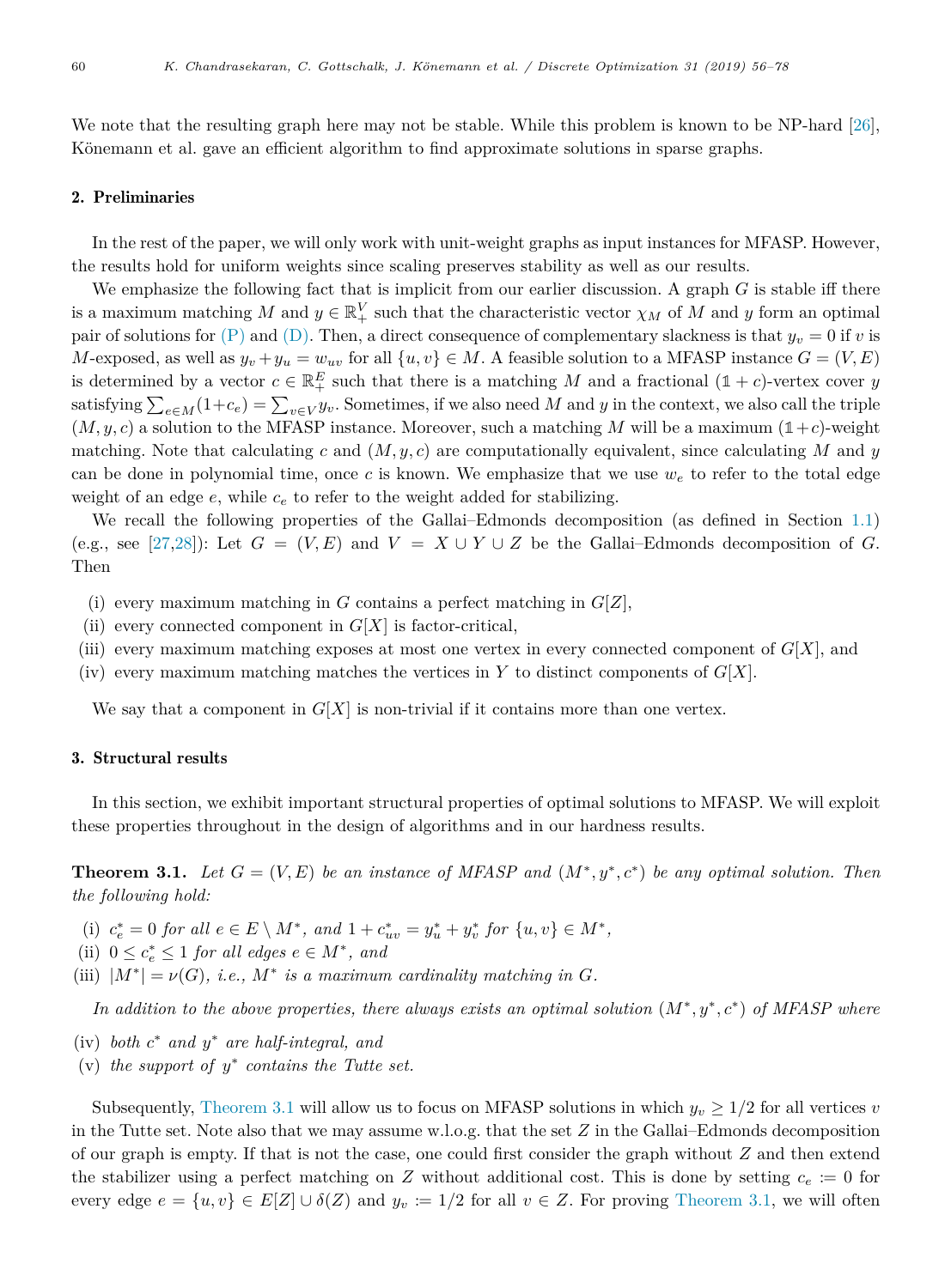use the complementary slackness conditions for the linear programs  $(P)$  and  $(D)$ . For a feasible primal– dual solution pair  $(M^*, y^*)$ , we say that  $y^*$  satisfies complementary slackness with  $M^*$ , if the conditions  $(u, v) \in M^* \Rightarrow y_u^* + y_v^* = 1 + c_{uv}^*$  and  $y_u^* + y_v^* > 1 + c_{uv}^* \Rightarrow (u, v) \notin M^*$  are fulfilled.

**Proof of Theorem 3.1.** Since  $c^*$  is a fractional stabilizer for  $G$ , by the discussion in Section [2,](#page-4-1) it follows that *M*<sup>∗</sup> and *y* ∗ form a primal–dual solution pair. By complementary slackness, we immediately have that  $1 + c_{uv}^* = y_u^* + y_v^*$  for all edges  $\{u, v\}$  in  $M^*$ .

Now consider an edge  $\{u, v\} \in E \setminus M^*$ , and suppose that  $c^*_{uv} > 0$ . Then we may decrease  $c^*_{uv}$  to zero: since  $y^*$  is still a feasible fractional  $(1+c^*)$ -vertex cover, and  $y^*$  satisfies complementary slackness with  $M^*$ , we obtain a better fractional additive stabilizer, thus contradicting the optimality of  $c^*$ . Thus, for every edge  $e \in E \setminus M^*$ , we have  $c_e^* = 0$ .

Now, consider an edge  $\{u, v\} \in M^*$ . By complementary slackness, we have  $y_u^* + y_v^* = 1 + c_{uv}^*$ . If  $c_{uv}^* > 1$ , then we obtain  $(c', y')$  where  $c'_{uv} := 1$ ,  $c'_{e} := c^*_{e}$  for every edge  $e \in E \setminus \{uv\}$  and  $y'_{u} := 1$ ,  $y'_{v} := 1$ ,  $y'_{i} := y^*_{i}$ for every vertex  $i \in V \setminus \{u, v\}$ . The resulting solution y' is a feasible fractional  $(1 + c')$ -vertex cover and *y*<sup> $\prime$ </sup> satisfies complementary slackness with *M*<sup>∗</sup>. Thus, *c*<sup>'</sup> is a fractional additive stabilizer. We note that  $\sum_{e \in E} c'_e < \sum_{e \in E} c^*_e$ , a contradiction to the optimality of  $c^*$ . It follows that  $0 \leq c^*_e \leq 1$  for all edges  $e \in M^*$ , as desired.

To show that *M*<sup>∗</sup> is a maximum cardinality matching in *G*, suppose for the sake of contradiction, the cardinality of *M*<sup>∗</sup> is strictly less than the cardinality of a maximum matching in *G*. We know that *M*<sup>∗</sup> and *y*<sup>∗</sup> satisfy complementary slackness. Since, by our assumption,  $M^*$  is not a maximum cardinality matching in *G*, there exists an *M*<sup>∗</sup> -augmenting path *P*. Let *u<sup>s</sup>* and *u<sup>e</sup>* denote the first and last vertices in the path *P*, respectively. Since  $y^*$  is a minimal fractional  $(1 + c^*)$ -vertex cover, and  $u_s$  and  $u_e$  are exposed in  $M^*$ , we have

$$
y_u^* + y_v^* \ge 1 \qquad \qquad \forall \{u, v\} \in P \setminus M^*, \tag{1}
$$

<span id="page-5-1"></span>
$$
y_u^* + y_v^* = 1 + c_{uv}^* \qquad \qquad \forall \{u, v\} \in M^* \cap P,\tag{2}
$$

<span id="page-5-0"></span>
$$
y_{u_s}^* = 0 = y_{u_e}^*.\tag{3}
$$

Let *N* be the matching obtained by taking the symmetric difference of *M*<sup>∗</sup> and *P*. Let us obtain new weights as follows:

$$
c'_{uv} := \begin{cases} c^*_{uv} & \text{if } \{u, v\} \in E \setminus P \\ y^*_u + y^*_v - 1 & \text{if } \{u, v\} \in N \cap P \\ 0 & \text{if } \{u, v\} \in P \setminus N \end{cases}
$$

We now show that the weight of the matching *N* w.r.t.  $(1 + c')$  is identical to that of matching  $M^*$ w.r.t.  $(1 + c^*)$ :

$$
\sum_{e \in N} (1 + c'_e) - \sum_{e \in M^*} (1 + c_e^*) = \sum_{\{u,v\} \in N \cap P} (1 + (y_u^* + y_v^* - 1)) - \sum_{\{u,v\} \in M^* \cap P} (1 + c_e^*)
$$
\n
$$
= \sum_{\{u,v\} \in M^* \cap P} (y_u^* + y_v^*) - \sum_{\{u,v\} \in M^* \cap P} (1 + c_e^*)
$$
\n
$$
= \sum_{\{u,v\} \in M^* \cap P} (1 + c_e^*) - \sum_{\{u,v\} \in M^* \cap P} (1 + c_e^*)
$$
\n
$$
= 0.
$$
\n(14.10)

The second and third inequality are due to Eqs.  $(3)$  and  $(2)$ . By Definition of *c'*, we have that  $y^*$  is a feasible fractional  $(1 + c')$ -vertex cover in *G*. Moreover, by the construction of *N* and  $c'$ , the  $(1 + c')$ -weight of matching *N* is equal to the sum  $\sum_{v \in V} y_v^*$ . Because of the LP duality relation between the two values, *N* is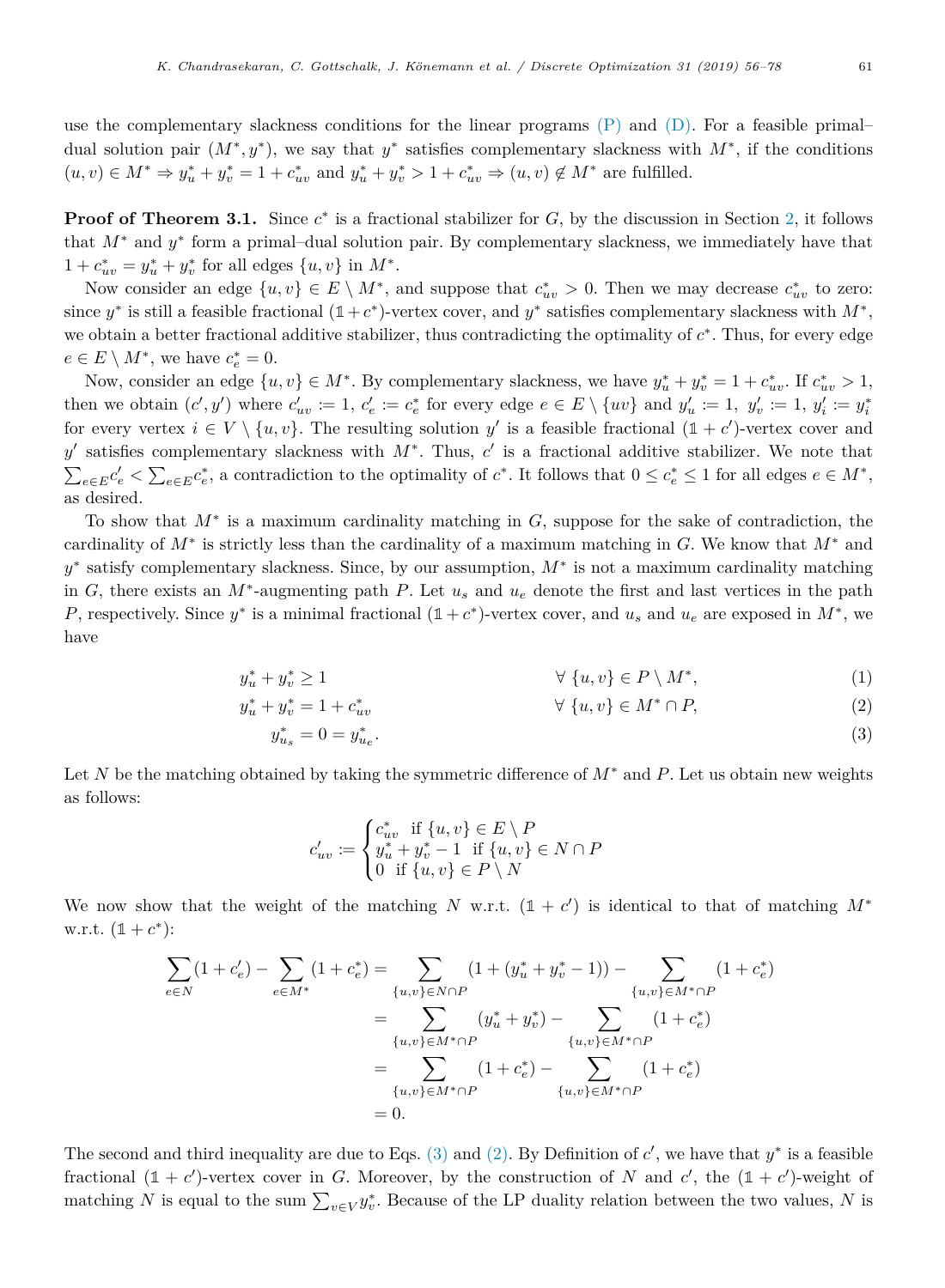a matching of maximum  $(1 + c')$ -weight, and  $y^*$  is a minimum fractional  $(1 + c')$ -vertex cover. Hence,  $c'$  is a fractional additive stabilizer. Next we note that

$$
\sum_{e \in E} c'_e - \sum_{e \in E} c^*_e = \sum_{\{u,v\} \in N \cap P} (y^*_u + y^*_v - 1) - \sum_{\{u,v\} \in M^* \cap P} c^*_{uv}
$$
\n
$$
= \sum_{\{u,v\} \in N \cap P} (y^*_u + y^*_v) - |N \cap P| - \sum_{\{u,v\} \in M^* \cap P} c^*_{uv}
$$
\n
$$
= \sum_{\{u,v\} \in M^* \cap P} (y^*_u + y^*_v) - |N \cap P| - \sum_{\{u,v\} \in M^* \cap P} c^*_{uv}
$$
\n
$$
= |M^* \cap P| - |N \cap P|
$$
\n
$$
= -1.
$$

The third equality is due to  $(3)$ , the fourth follows from  $(2)$ . Hence,  $c'$  is a fractional additive stabilizer whose weight is smaller than that of  $c^*$ , a contradiction to the optimality of  $c^*$ .

We next show Property (iv) of the theorem. Let  $\bar{c}$  be a minimum fractional additive stabilizer. By Property (iii), we know that there exists a maximum matching in *G* that is also a maximum  $(1 + \bar{c})$ -weight matching. Let  $M^*$  be such a matching. We consider the following linear program, called  $LP(G, M^*)$ :

$$
\min \sum_{e \in M^*} c_e
$$
\n
$$
y_u + y_v = c_{uv} + 1
$$
\n
$$
y_u + y_v \ge 1
$$
\n
$$
y_u = 0
$$
\n
$$
y_u = 0
$$
\n
$$
y_u = 0
$$
\n
$$
y_u = 0
$$
\n
$$
y_u = 0
$$
\n
$$
y_u = 0
$$
\n
$$
y_u = 0
$$
\n
$$
y_u = 0
$$
\n
$$
y_u = 0
$$
\n
$$
y_u = 0
$$
\n
$$
y_u = 0
$$
\n
$$
y_u = 0
$$
\n
$$
y_u = 0
$$
\n
$$
y_u = 0
$$
\n
$$
y_u = 0
$$
\n
$$
y_u = 0
$$
\n
$$
y_u = 0
$$
\n
$$
y_u = 0
$$
\n
$$
y_u = 0
$$
\n
$$
y_u = 0
$$
\n
$$
y_u = 0
$$
\n
$$
y_u = 0
$$
\n
$$
y_u = 0
$$
\n
$$
y_u = 0
$$
\n
$$
y_u = 0
$$
\n
$$
y_u = 0
$$
\n
$$
y_u = 0
$$
\n
$$
y_u = 0
$$
\n
$$
y_u = 0
$$
\n
$$
y_u = 0
$$
\n
$$
y_u = 0
$$
\n
$$
y_u = 0
$$
\n
$$
y_u = 0
$$
\n
$$
y_u = 0
$$
\n
$$
y_u = 0
$$
\n
$$
y_u = 0
$$
\n
$$
y_u = 0
$$
\n
$$
y_u = 0
$$
\n
$$
y_u = 0
$$
\n
$$
y_u = 0
$$
\n
$$
y_u = 0
$$
\n
$$
y_u = 0
$$
\n
$$
y_u = 0
$$
\n
$$
y_u = 0
$$
\n
$$
y_u = 0
$$
\n
$$
y_u = 0
$$
\n
$$
y_u =
$$

If  $(c, y)$  is an optimal solution of  $LP(G, M^*)$ , then *c* gives a minimum fractional additive stabilizer for *G*. In order to show that *c* is a fractional additive stabilizer, it is sufficient to find a fractional  $(1+c)$ -vertex cover *y* that satisfies complementary slackness conditions with *M*<sup>∗</sup> . But, by the constraints in *LP*(*G, M*<sup>∗</sup> ), it is clear that *y* satisfies complementary slackness conditions with *M*<sup>∗</sup> . Furthermore, *c* is a minimum fractional additive stabilizer, since otherwise, we could derive a contradiction to the optimality of ¯*c*. Thus, it is sufficient to show that there exists a half-integral optimal solution  $(c^*, y^*)$  of  $LP(G, M^*)$ .

We observe that if  $G$  is bipartite, then for every matching  $M$  in  $G$ , the extreme point solutions to  $LP(G, M)$  are integral since the constraint matrix is totally unimodular and the right-hand side is integral.

Now, suppose  $G = (V, E)$  is non-bipartite. For this case we will use a standard trick already used in a paper of Nemhauser and Trotter [[29\]](#page-22-2). We construct a bipartite graph  $G' = (V_1 \cup V_2, E')$  as follows: for each vertex  $u \in V$ , we introduce vertices  $u_1 \in V_1$ ,  $u_2 \in V_2$  and for each edge  $\{u, v\} \in E$ , we introduce edges  $\{u_1, v_2\}$ ,  $\{u_2, v_1\}$  in *E'*. For each matching edge  $\{u, v\} \in M^*$ , we include edges  $\{u_1, v_2\}$ ,  $\{u_2, v_1\}$ in *M'*. Thus *M'* is a matching in *G'* that exposes  $u_1$  and  $u_2$  for every vertex  $u \in V$  that is exposed by  $M^*$ . Let  $(c', y')$  be an integral optimal solution of  $LP(G', M')$ . Let  $(c^*, y^*)$  be obtained by setting  $c_{uv}^* := 1/2(c_{u_1v_2} + c_{u_2v_1}') \vee \{u, v\} \in M^*$  and  $y_u^* := 1/2(y_{u_1}'+y_{u_2}') \vee u \in V$ . Clearly,  $(c^*, y^*)$  is half-integral. It remains to show that  $(c^*, y^*)$  is an optimum to  $LP(G, M^*)$ :

The feasibility of the solution  $(c^*, y^*)$  for  $LP(G, M^*)$  is easy to verify. We note that  $\sum_{e \in M^*} c_e^*$  $\frac{1}{2} \sum_{e \in M'} c'_e$ . We will prove optimality. Suppose  $(c^*, y^*)$  is not optimal for  $LP(G, M^*)$ . Then there exist  $(\tilde{c}, \tilde{y})$  feasible for  $LP(G, M^*)$  such that  $\sum_{e \in M^*} \tilde{c}_e < \sum_{e \in M^*} c_e^*$ . Consider the solution  $(\tilde{c}', \tilde{y}')$  obtained by setting  $\tilde{c}'_{u_1v_2} = \tilde{c}'_{u_2v_1} = \tilde{c}_{uv}$  for every  $\{u, v\} \in M^*$  and  $\tilde{y}'_{u_1} = \tilde{y}'_{u_2} = \tilde{y}_u$  for every  $u \in V$ . The resulting solution  $(\tilde{c}', \tilde{y}')$  is feasible to  $LP(G', M')$ . Moreover  $\sum_{e \in M'} \tilde{c}'_e = 2 \sum_{e \in M^*} \tilde{c}_e < 2 \sum_{e \in M^*} c'_e = \sum_{e \in M'} c'_e$ , a contradiction to the optimality of  $(c', y')$ . Hence, property (iv) is shown.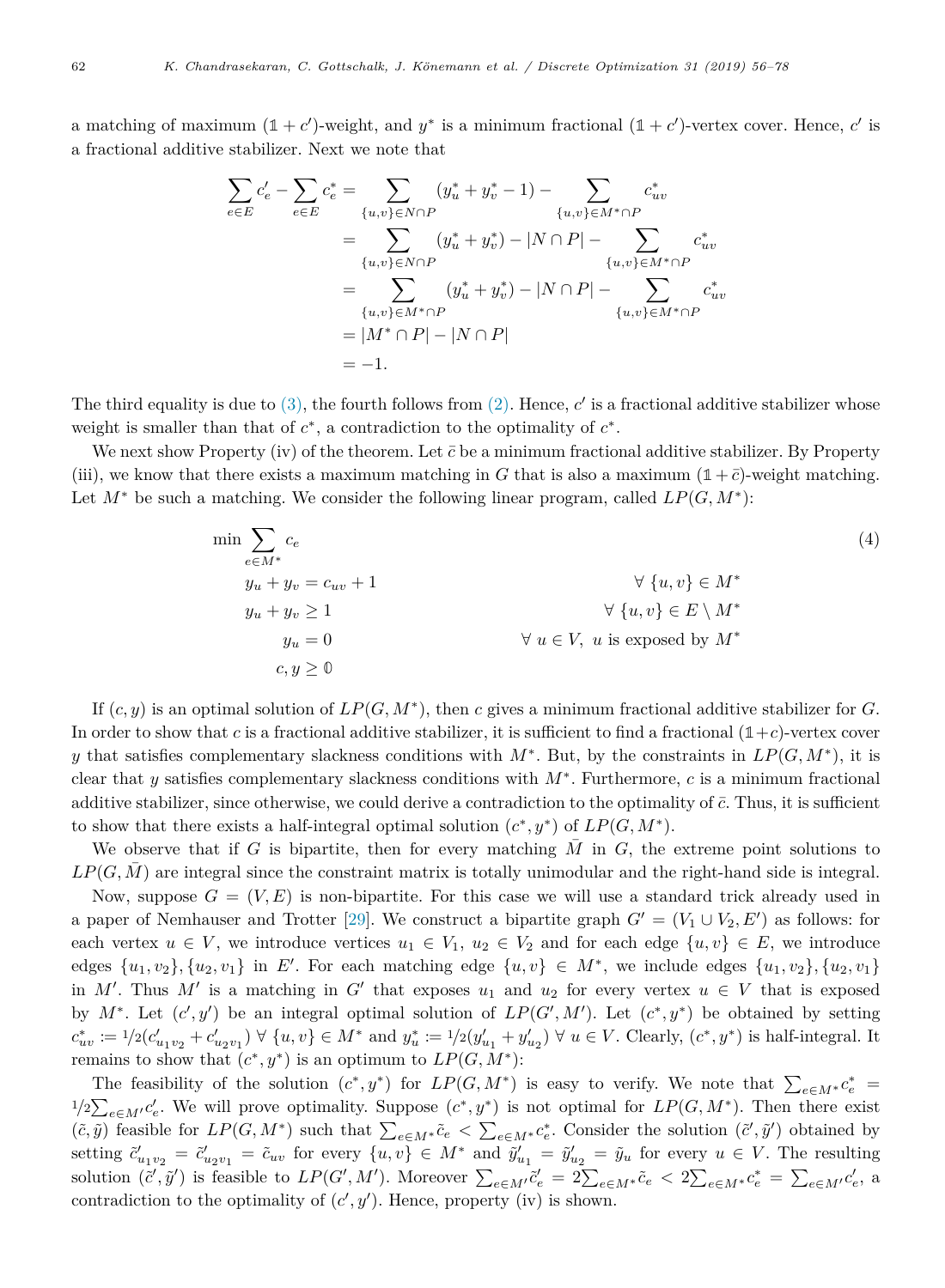In order to prove (v), consider the Gallai–Edmonds decomposition of *G* given by  $V = X \cup Y \cup Z$ . Let  $c^*$  be a half-integral minimum fractional additive stabilizer for *G*. Let  $M^*$  be a maximum  $(1 + c^*)$ -weight matching and  $y^*$  be a half-integral minimum fractional  $(1 + c^*)$ -vertex cover (such  $y^*$  and  $c^*$  exist by (iv)). Suppose that  $y_v^* = 0$  for some  $v \in Y$ . We will construct a half-integral fractional additive stabilizer  $c'$  without increasing the cost and a fractional  $(1 + c')$ -vertex cover y' that satisfies complementary slackness with  $M^*$ and has  $y'_w > 0$  for each node *w* of the Tutte set.

Since  $M^*$  is maximum, every node of *Y* is matched. For  $v \in Y$ , we denote by  $S_v$  the factor-critical component in  $G[X]$  which is matched to *v* and by  $s_v$  the vertex matched to *v*. Let  $Y' := \{v \in Y : y_v^* = 0\}.$ We set  $c'_e := 0 \ \forall e \in \bigcup_{v \in Y'} (E(S_v) \cup \{v, s_v\})$  and  $c'_e := c_e^*$  otherwise. It is clear that  $c'$  is half-integral and the cost of  $c'$  cannot be more than that of  $c^*$ . We define

$$
y'_{w} := \begin{cases} 1/2, & \text{if } w \in Y' \text{ or } w \in \bigcup_{v \in Y'} V(S_v), \\ y^*_{w} & \text{else.} \end{cases}
$$

We note that  $y'$  is a fractional  $(1 + c')$ -vertex cover for the following reason: since all vertices in  $Y' \cup (\bigcup_{v \in Y'} V(S_v))$  have y'-value 1/2, and all edges in  $E[(\bigcup_{v \in Y'} V(S_v)) \cup Y']$  have c'-value 0, it follows that the covering constraints on edges in  $E[(\bigcup_{v \in Y'} V(S_v)) \cup Y']$  are satisfied. Since  $c'_e = c_e^*$  on all edges outside  $E[(\bigcup_{v\in Y'}V(S_v))\cup Y']$ , and since  $y'_u\geq y_u^*$  for all vertices  $u\in V\setminus(\bigcup_{v\in Y'}V(S_v))$ , the feasibility of y' w.r.t.  $c'$ is implied by the feasibility of  $y^*$  w.r.t.  $c^*$  for all edges outside  $E[(\bigcup_{v\in Y'} V(S_v)) \cup Y']$  that are not incident to vertices in  $\bigcup_{v \in Y'} V(S_v)$ . Taking into account that no edges exist between vertices in  $\bigcup_{v \in Y'} V(S_v)$  and vertices in  $\bigcup_{v \in Y \setminus Y'} V(S_v)$ , it remains to check the covering constraints for edges  $\{u, t\}$  between some vertex *u*  $\bigcup_{v \in Y'} V(S_v)$  and some vertex *t* in  $Y \setminus Y'$ . However, such edges cannot be matching edges, so  $c'_{ut} = 0$ . Since  $y'_u = 1/2$  and  $y'_t \ge 1/2$ , the feasibility of *y'* follows as a consequence. Finally it follows by construction that *y'* satisfies complementary slackness with  $M^*$ : for every matching edge  $e = \{u, v\} \in M^* \cap E[(\bigcup_{v \in Y'} V(S_v)) \cup Y']$ , we have  $c'_e = 0$  and  $y'_u = y'_w = 1/2$ . We know by the Gallai–Edmonds-Decomposition that no matching edges exist between a vertex in  $(\bigcup_{v \in Y'} V(S_v)) \cup Y'$  and  $V \setminus ((\bigcup_{v \in Y'} V(S_v)) \cup Y')$ . Moreover, for every matching  $\text{edge } e \text{ in } E[(\bigcup_{v \in Y \setminus Y'} V(S_v)) \cup (Y \setminus Y')]$ , we know that  $c'_e = c^*_e$  and that  $y'$  takes the same values on the end vertices as  $y^*$ , implying that  $y'$  satisfies complementary slackness with  $M^*$ .  $\Box$ 

[Theorem 3.1](#page-4-0) has some important structural consequences that we will turn to now. In the following two lemmas, we consider a graph  $G = (V, E)$  with Gallai–Edmonds decomposition  $X \cup Y \cup Z$ . We let  $(M, y, c)$ be a feasible MFASP solution satisfying the properties of [Theorem 3.1.](#page-4-0)

We first provide a lower-bound on the cost incurred by any feasible MFASP solution satisfying the properties of [Theorem 3.1](#page-4-0) on a factor critical component in *G*[*X*].

<span id="page-7-0"></span>**Lemma 3.2.** Let K be a non-trivial component in  $G[X]$  with a vertex *u* such that  $y_u = 0$ . If *u* is exposed by M, then  $\sum_{e \in E(K)} c_e \geq 1$ . On the other hand, if K is matched to Y by an edge  $e' = \{v, w\}$  with  $w \in Y$ , *then*  $\sum_{e \in E(K)} c_e + c_{e'} \geq y_w$ .

**Proof.** In this proof, we use an equivalent definition of factor-critical graphs: A graph is factor-critical if and only if it has an odd ear-decomposition. Furthermore, the initial vertex of the ear-decomposition can be chosen arbitrarily [[30\]](#page-22-3). An ear-decomposition of a graph *G* is a sequence  $r, P_1, \ldots, P_k$  with  $G = (\{r\}, \emptyset) + P_1 + \cdots + P_k$  such that  $P_i$  is either a path where exactly the endpoints belong to  ${r}$   $\cup$  *V* (*P*<sub>1</sub>)∪ · · · ∪ *V* (*P*<sub>*i*−1</sub>) or a circuit where exactly one of its vertices belongs to  ${r}$   $\cup$  *V* (*P*<sub>1</sub>)∪*. . . V* (*P*<sub>*i*−1</sub>). An ear-decomposition is called odd if all *P<sup>i</sup>* have odd length. If *M*′ is a maximum matching in *K* that exposes  $u$ , then we can choose an odd ear decomposition with initial vertex  $u$  such each of the ears  $P_i$  are odd alternating paths or cycles whose first and last edges are not part of *M*′ .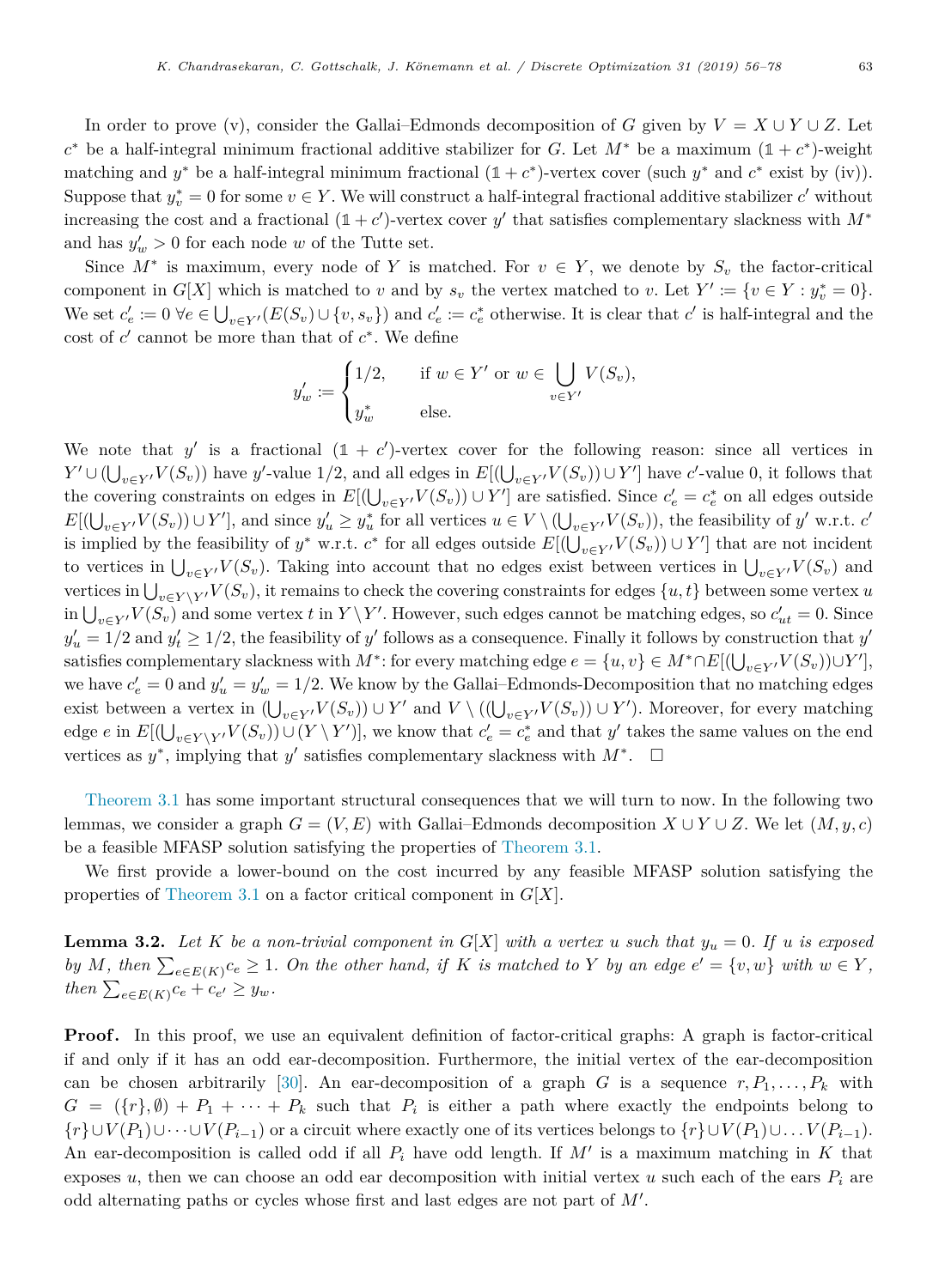Assume first that *u* is *M*-exposed, and consider an odd ear decomposition of *K* with *u* being used as the initial vertex. Using the existence of an odd ear decomposition we deduce that there is an odd-length alternating circuit *C* with vertices

$$
u_0 = u, u_1, \ldots, u_{2t}, u_{2t+1} = u.
$$

Since *y* is a feasible (fractional) vertex cover, and  $y_u = 0$ , we immediately have  $y_{u_1}, y_{u_{2t}} \geq 1$ . By [Theorem 3.1\(](#page-4-0)i) we know have that  $1+c_{u_{2t'-1}u_{2t'}}=y_{u_{2t'-1}}+y_{u_{2t'}}$  for all  $1\leq t'\leq t$ , as well as  $y_{u_{2t'}}+y_{u_{2t'+1}}\geq 1$ for all  $1 \le t' < t$ . Hence,

$$
t + \sum_{e \in E(K)} c_e \ge \sum_{t'=1}^t (1 + c_{\{u_{2t'-1}, u_{2t'}\}}) = \sum_{i=1}^{2t} y_{u_i} \ge
$$
  

$$
2 + \left(\sum_{i=2}^{2t-1} y_{u_i}\right) = 2 + \sum_{t'=1}^{t-1} (y_{u_{2t'}} + y_{u_{2t'+1}}) \ge 2 + (t-1) = t+1,
$$

which proves the first statement.

Now, let us consider the case where K is matched by an edge  $\{v, w\}$  where w is in Y. We recall that we have  $y_w \in \{1/2, 1\}$ . If  $y_v = 0$ , then the proof is identical to that of the first statement. If  $y_v = 1$ , clearly,  $c_{e'} = y_w$ . Therefore, we may assume that  $y_v = 1/2$  and thus  $c_{e'} = y_w - 1/2$ . It remains to show that  $\sum_{e \in E(K)} c_e \geq 1/2.$ 

Using the existence of an odd ear decomposition once more, we deduce the existence of an odd-length, *M*-alternating *u*, *v*-path in *K* (in which the first and last edges are not in *M*). Let  $u = v_0, v_1, \ldots, v_{2t+1} = v$ be the vertex set of such a path *P*.

Suppose for the sake of contradiction  $c_e = 0$  for all  $e \in E(K) \supseteq P$ . Since *y* is a vertex cover and the matching edges are tight w.r.t. *y*, it follows that  $y_{v_i} = 1$  for odd  $i \leq 2t$  and  $y_{v_i} = 0$  for even *i*. But that implies  $y_{v_{2t}} + y_v = y_v = 1/2$ , a contradiction. Hence,  $\sum_{e \in E(K)} c_e > 0$ . Since *c* is half-integral, it follows that  $\sum_{e \in E(P)} c_e \geq 1/2.$ 

[Lemma 3.2](#page-7-0) has the following nice consequence.  $\Box$ 

<span id="page-8-0"></span>**Lemma 3.3.** *Let* (*M, y, c*) *be a (not necessarily optimum) solution for MFASP in G fulfilling the properties of* [Theorem](#page-4-0) 3.1 and  $(y, c) = argmin\{1^T c : (M, y, c)$  *is feasible for MFASP* $\}$ *. Consider a non-trivial factorcritical component K in*  $G[X]$ *. If there exists an edge between K and Y in M*, *then*  $y_v = 1/2$  *for every*  $v \in V(K)$  *and*  $c(e) = 0$  *for every*  $e \in E(K)$ *.* 

**Proof.** Suppose we have a vertex  $u \in V(K)$  with  $y_u = 0$ . Let  $f = \{v, w\}$  with  $w \in Y$  be the edge between *K* and *Y* in *M*. Now, we can obtain another solution  $(M, y', c')$  by setting  $y'_a := 1/2$  for every  $a \in V(K)$ ,  $y'_a := y_a$  for every  $a \in V(G) \setminus V(K)$  and  $c'_e := 0$  for every  $e \in E(K)$ ,  $c'_f = y_w - 1/2$  and  $c'_e := c_e$  for every  $e \in E(G) \setminus E(K)$ . The feasibility of  $(M, y', c')$  follows from the assumptions about  $(M, y, c)$ . Moreover by [Lemma 3.2](#page-7-0), we have

$$
\mathbb{1}^T c' = \sum_{e \in E(K)} c'(e) + c'(f) + \sum_{e \in E(G) \setminus (E(K) \cup \{f\})} c'(e)
$$
  
= 0 + y<sub>w</sub> -  $\frac{1}{2}$  +  $\sum_{e \in E(G) \setminus (E(K) \cup \{f\})} c(e)$   
 $\leq \sum_{e \in E(K)} c(e) + c(f) + \sum_{e \in E(G) \setminus (E(K) \cup \{f\})} c(e) - \frac{1}{2}$   
 $< \mathbb{1}^T c$ ,

thus contradicting the optimality of *c*.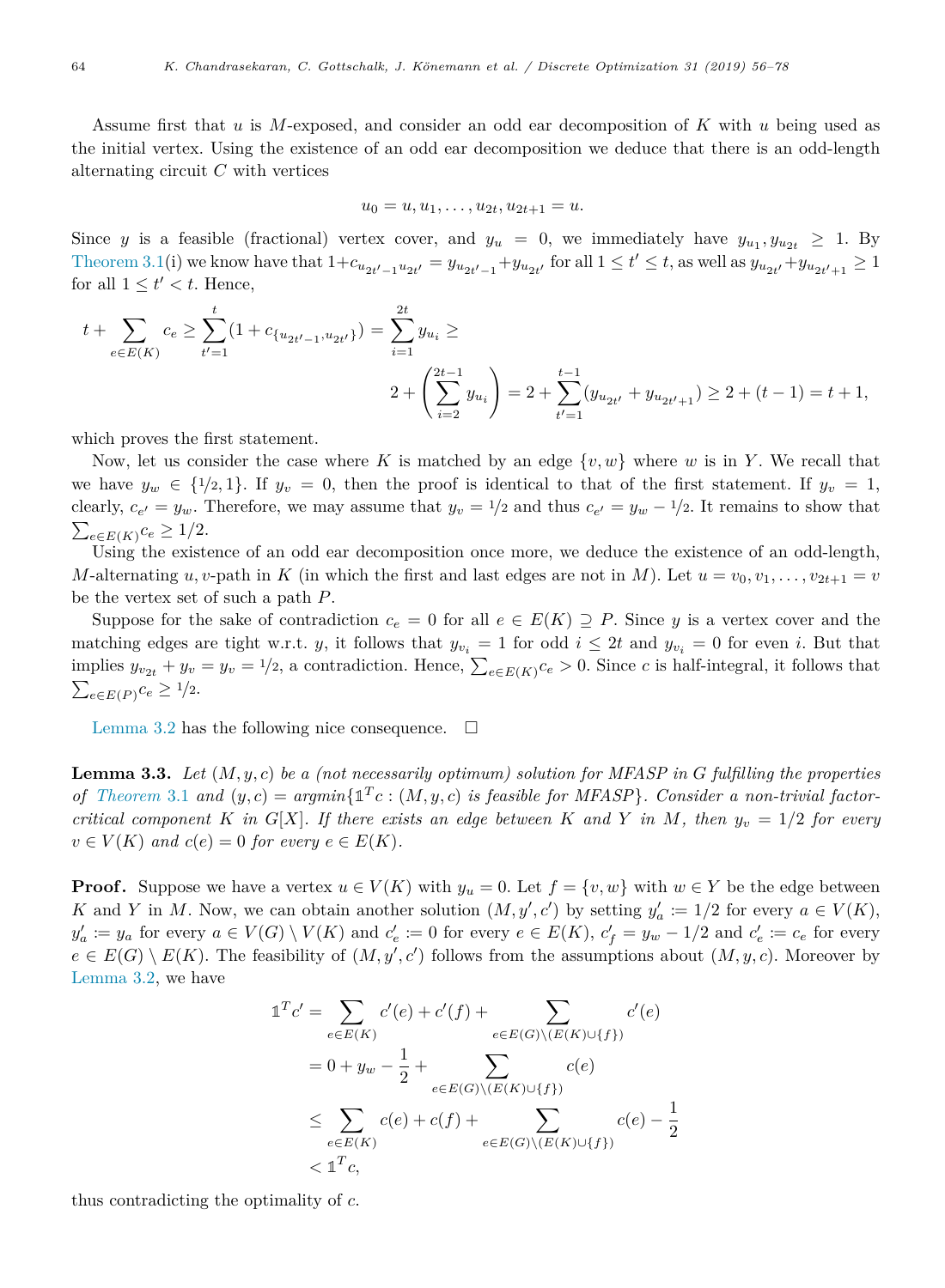Thus, we may assume that every vertex  $u \in V(K)$  has  $y_u \in \{1/2, 1\}$ . In this case, again by optimality of *c*, we obtain that  $y_u = 1/2$  for every  $u \in V(K)$  and  $c_e = 0$  for every  $e \in E(K)$ . □

### 4. Inapproximability

In this section, we will show that MFASP is hard to approximate in general graphs and thus prove [Theorem 1.2.](#page-2-0) The first part and the second part of [Theorem 1.2](#page-2-0) will be derived as consequences of [Propositions 4.1](#page-9-0) and [4.5,](#page-11-0) respectively.

*Reduction from densest k-Subgraph.* We start by showing that MFASP is at least as hard as the Densest *k*-Subgraph Problem in a certain approximation preserving sense. Recall that, in an instance of D*k*S, we are given a graph  $G = (V, E)$ , and we are asked to find a set  $S \subseteq V$  of at most k vertices such that the induced subgraph *G*[*S*] has a maximum number of edges. In [[31\]](#page-22-4) Hajiaghayi and Jain related the hardness of D*k*S to that of the *minimum k-edge coverage* problem (M*k*EC). In an instance of M*k*EC, one is once more given a graph  $G = (V, E)$ , and an integer parameter k. The goal is now to find a set of k edges that spans the smallest number of vertices. Alternatively, we are looking for the smallest set  $S \subseteq V$  that induces at least *k* edges. Hajiaghayi and Jain showed that an *f*-approximation for M*k*EC yields a 2*f* 2 -approximation for D*k*S. We now relate M*k*EC and MFASP.

<span id="page-9-0"></span>**Proposition 4.1.** *There exists a polynomial-time algorithm that takes as input an instance*  $(G, k)$  of  $MkEC$  and constructs another instance *H* of *MFASP*, where  $|V(H)| \leq 7|V(G)|^3$ , such that an *f*-approximate *solution for MFASP in H can be used to obtain a* 2*f-approximate solution for MkEC in* (*G, k*) *in polynomial time.*

Suppose we are given an instance of M*k*EC with *n* vertices. Using the reduction stated in the above theorem, this translates to an instance of MFASP with  $\hat{n} \leq 7n^3$  vertices. Suppose that we had an approximation algorithm for MFASP that produced a solution with approximation factor  $o(\hat{n}^{\alpha}) = o(n^{3\alpha})$ . Via the result of Hajiaghayi and Jain, we would then immediately obtain an algorithm for D*k*S with performance ratio  $o(n^{6\alpha})$ . This would lead to an improvement over the best known upper bound on the approximability of DkS for  $\alpha = 1/24$ , proving the first part of [Theorem 1.2.](#page-2-0)

**Proof of Proposition 4.1.** Let  $G = (V, E)$  and  $k < |E|$  be an instance of MkEC. We construct an instance *G*ˆ of MFASP whose Gallai–Edmonds decomposition (GED) has a specific form. Recall from [Theorem 3.1](#page-4-0) that  $(M^*, y^*, c^*)$  is an optimum MFASP solution only if  $M^*$  is a maximum cardinality matching in the underlying graph. The instance *G*ˆ will encode the problem of picking *k* edges for M*k*EC as the problem of identifying *k* factor-critical components in the GED that are to be exposed by the matching in a solution for MFASP. An illustration can be found in [Fig. 1.](#page-10-0)

Let  $Y_1$  be a copy of vertex set  $V$ ; we will later show that  $Y_1$  is a part of the Tutte set  $Y$  of the GED of the constructed graph. Furthermore, for each edge  $e = \{v, w\} \in E$ , we add a triangle, and we let  $\Delta$  denote the collection of these triangles. We will later show that each triangle will form a component of *X* in the GED. We connect each node of a triangle corresponding to an edge  $\{v, w\} \in E$  to the vertices *v* and *w* in *Y*<sub>1</sub>. As any maximum matching matches each vertex of the Tutte set to a distinct factor-critical component, we modify the instance such that the number of triangles is exactly  $|V| + k$ . To achieve this, we either add vertices to *Y*<sup>1</sup> which are connected to all vertices of all triangles or we add triangles all of whose vertices are connected to all vertices in *Y*1.

While M*k*EC allows choosing any collection of *k* edges, there may exist a collection of *k* triangles in our current graph such that the remaining triangles cannot be matched perfectly to *Y*1. To remedy the situation, we add  $q-1$  copies  $Y_2, \ldots, Y_q$  of  $Y_1$ , where  $q$  will be chosen later, and connect each vertex of  $Y_i$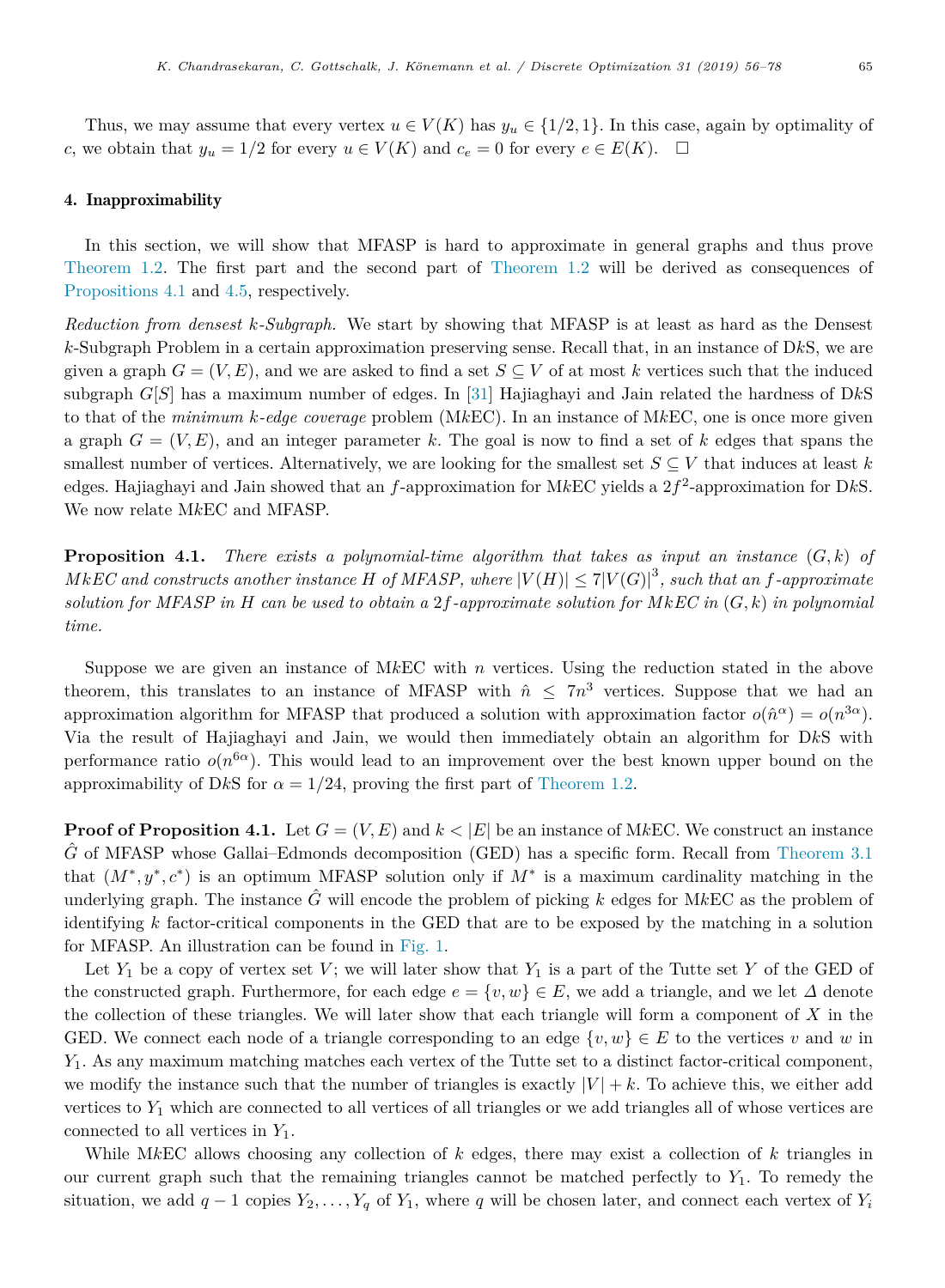<span id="page-10-0"></span>

**Fig. 1.** Instance of MkEC and schema of a corresponding MFASP instance  $\hat{G}$ .

 $(i \in \{2, \ldots, q\})$  with the same nodes as the corresponding node in the "original" set  $Y_1$ . We will later show that all these copies belong to the Tutte set *Y* of the Gallai–Edmonds decomposition. Moreover, we add  $|Y_1|$  \*  $(q-1)$  triangles and connect all their vertices to all vertices in  $Y' := Y_1 \cup \cdots \cup Y_q$ . Call this set of newly added triangles  $C'$ .

The following two lemmas describe the relevant structure of the construction.

<span id="page-10-1"></span>**Lemma 4.2.** *Let*  $q \geq \max_{v \in V(G)} |\delta(v)|$ . Then for any choice of k triangles, there is a perfect matching *between Y* ′ *and the triangles that were not chosen.*

**Proof.** Let  $\mathcal{E}$  be the set of k triangles that we wish to expose. We construct a matching  $M_{\mathcal{E}}$  that exposes precisely E. For each triangle in  $\Delta \setminus \mathcal{E}$  corresponding to some edge  $\{u, v\} \in E$  match the triangle to a currently exposed copy of  $u$ . Note that  $q$  is at least the maximum degree in  $G$ , and hence this process matches all triangles in  $\Delta \setminus \mathcal{E}$ .

Let  $\widetilde{\Delta}$  be the collection of triangles not in  $\Delta \cup \mathcal{E}$ , and let  $\widetilde{Y'}$  be the collection of  $M_{\mathcal{E}}$  exposed vertices in *Y*'. Clearly,  $|\tilde{\Delta}| = |Y'|$ , and the graph induced by the edges between  $\tilde{Y'}$  and the vertices of triangles in  $\tilde{\Delta}$  is complete bipartite. Thus, picking any *Y*'-perfect matching in this graph and adding its edges to  $M_{\mathcal{E}}$  yields the desired matching exposing  $\mathcal{E}$ .  $\square$ 

<span id="page-10-2"></span>**Lemma 4.3.** *The Gallai–Edmonds decomposition of*  $\hat{G}$  *is given by*  $Y = Y'$ ,  $X = V(\hat{G}) \setminus Y'$ ,  $Z = \emptyset$ .

**Proof.** In any graph  $G = (V, E)$ , the size of a maximum matching can be characterized by the *Tutte–Berge formula* [\[32](#page-22-5)]:

$$
2\nu(G) = |V| - \max_{W \subseteq V} (q_G(W) - |W|)
$$

where  $q_G(W)$  denotes the number of components with an odd number of nodes in  $G[V \setminus W]$ .

By plugging  $W = Y'$  into the Tutte–Berge formula, we see that a maximum matching has size at most  $\frac{V(\hat{G})-\tilde{k}}{2} = 2|Y'| + k$ . A matching of size  $2|Y'| + k$  exists by [Lemma 4.2.](#page-10-1)

By [Lemma 4.2](#page-10-1), every vertex  $v \in V(\hat{G}) \setminus Y'$  is inessential, that is, there exists a maximum matching in  $\hat{G}$  exposing *v*. Now, suppose there was a maximum matching M exposing a vertex  $v \in Y'$ . We know  $|M| = 2|Y'| + k$ , but any matching can contain at most  $|Y'| + k$  edges of  $E[V(\hat{G}) \setminus (Y')]$ , as that is the number of triangles. All other edges have one endpoint in Y'. Thus, if M exposes v, then  $|M| < |Y'| + k + |Y'|$ , which is a contradiction.  $\square$ 

Together, [Lemmas 4.2](#page-10-1) and [4.3](#page-10-2) imply that for any choice of *k* unmatched factor-critical components, there is a maximum matching exposing exactly one vertex in these *k* components and conversely, every maximum matching is of this form. We have shown in [Theorem 3.1](#page-4-0) that it suffices to consider stabilizers  $(M, y, c)$ where *M* is a maximum matching, *y* and *c* are half-integral and *y* is positive on the Tutte set. Once the set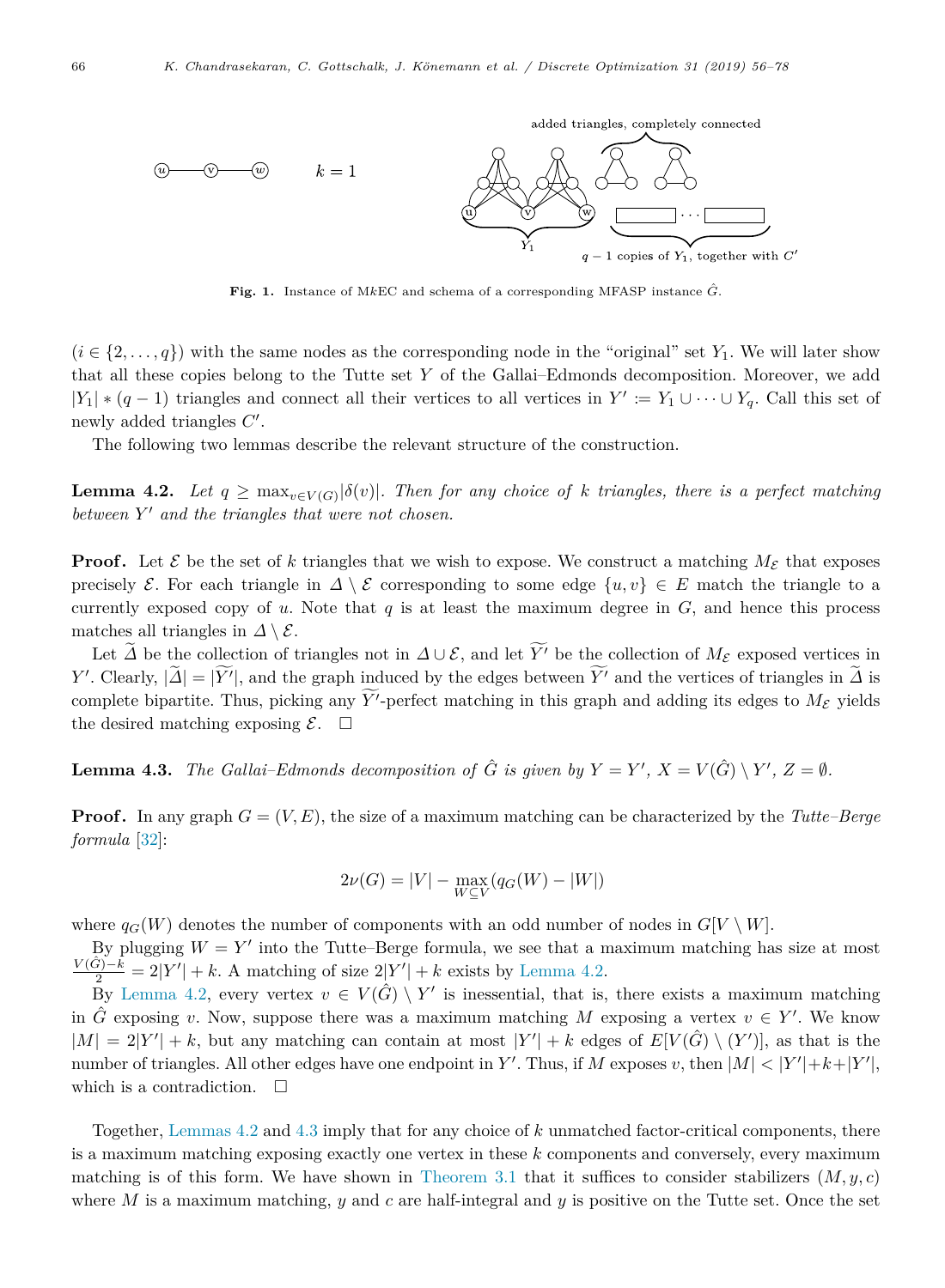of unmatched components is fixed, we can see how to obtain an optimal stabilizer for this situation: Start with a matching between the matched components and Y' and extend it arbitrarily to a maximum matching *M*. Let  $K \subset V(\hat{G})$  be the set of vertices in triangles not matched to Y'. We set  $c_e = 1$  for the matching edge in each of these triangles,  $y_v = 1$  for both matched vertices within the triangle and  $y_v = 0$  for the remaining vertices in *K*. For  $v \in Y'$ , we set  $y_v = 1$  if  $v \in N(K)$  and  $y_v = \frac{1}{2}$  otherwise. By [Lemma 3.3](#page-8-0),  $y_v = \frac{1}{2}$  is then optimal for all vertices *v* in matched triangles. Consequently,  $c(e) = \frac{1}{2}$  if  $e \in M \cap \delta(N(K))$  and  $c(e) = 0$ for the remaining edges. In total,  $\mathbb{1}^T c = k + \frac{1}{2} |N(K)|$ .

If the unmatched components correspond to a set *E*<sup>'</sup> of edges in *G*, then  $N(K) \cap Y_1$  corresponds exactly to the vertices in *G* spanned by *E*′ . Consequently, the cost of the stabilizer consists of *k* (for the unmatched triangles) and *q* times the number of spanned vertices in *G* as the neighbourhoods of the copies of  $Y_1$  are identical. Suppose a component that does not correspond to an edge in *G* is unmatched. Then,  $y_v = 1$ for all  $v \in Y'$  and therefore  $c(E) = k + 1/2|Y'|$ . Thus, we can modify the solution by choosing to expose components corresponding to edges instead without increasing the cost. W.l.o.g. we modify any solution to MFASP this way. Then, we have the following Lemma:

<span id="page-11-1"></span>**Lemma 4.4.** *G has a solution of MkEC of size at most x if and only if G*ˆ *has a MFASP of cost at most*  $k + qx/2$ .

We next show that [Lemma 4.4](#page-11-1) yields a factor-preserving hardness. If  $k > 0$ , then we have  $x \geq 2$ . Moreover, set  $q = \max\{k, \max_{v \in G} |\delta(v)|\}$ . Let  $x^*$  be the value of an optimal solution for MkEC, then the optimal value of MFASP is  $k + \frac{qx^*}{2}$ . Suppose there was an *f*-approximation for MFASP. This would yield a stabilizer solution of cost  $k + \frac{qx}{2} \le f(k + \frac{qx^*}{2})$  for some *x*. We observe that  $\frac{qx}{2} \le (f-1)k + \frac{qx^*}{2} \le qf(1 + \frac{x^*}{2})$  $\frac{x^*}{2}) \leq qfx^*.$ Therefore, we have a 2 $f$ -approximate solution of M*k*EC which proves [Proposition 4.1](#page-9-0). □

While D*k*S is believed to be difficult, there are no strong inapproximability results known. Next, we show set-cover-hardness for MFASP, which leads to a stronger inapproximability result.

*Reduction from set cover.* We exploit a different aspect of MFASP for this reduction: We could look at MFASP as a problem consisting of two subproblems: How to choose the matched factor-critical components and, having fixed those, how to choose the matching within the unmatched components and thus decide the *y*-values. In the previous reduction, the difficulty is completely encoded in the first subproblem—once we chose the matched components, the second subproblem was easy. In the following reduction, we consider a construction where the matched components are the same for any reasonably good solution and the difficulty is encoded in the second subproblem. We recall that an instance of set cover is specified by  $(S, \mathcal{X})$  where X is the ground set, and S is a collection of subsets of  $\mathcal{X}$ ; the goal is to find a smallest number of sets in S that jointly cover  $\mathcal{X}$ .

<span id="page-11-0"></span>**Proposition 4.5.** *There exists a polynomial time algorithm that takes as input an instance*  $(S, \mathcal{X})$  *with*  $|X| = n$  *of set cover and constructs another instance H of MFASP*, where  $|V(H)| \leq 6(n|S|)^3$ , such that an *f-approximate solution for MFASP in H can be used to obtain a* 2*f-approximate solution for the set cover instance in polynomial time.*

We now show that [Proposition 4.5](#page-11-0) implies the second part of [Theorem 1.2.](#page-2-0) We recall that there is no  $(\log(n) - \epsilon)$ -approximation algorithm for Set Cover, even if the number of sets |S| is at most *n*<sup>2</sup>, unless *P* = *NP* [\[33](#page-22-6)]. [Proposition 4.5](#page-11-0) implies that there is no  $(1/2)(\log(n) - \epsilon)$ -approximation for MFASP, where *n* is the number of elements of the corresponding Set Cover instance. Now let ˆ*n* denote the number of vertices in the MFASP instance constructed in the proof of [Proposition 4.5.](#page-11-0) We have  $\hat{n} \leq 6(n|S|)^3 \leq 6n^9$ . Hence, for  $\hat{n}$  being the number of vertices in an MFASP instance, we conclude that unless  $P = NP$ , there is no approximation algorithm for MFASP with approximation factor better than  $(1/18 - \epsilon) \log(\hat{n})$  for sufficiently large  $\hat{n}$ .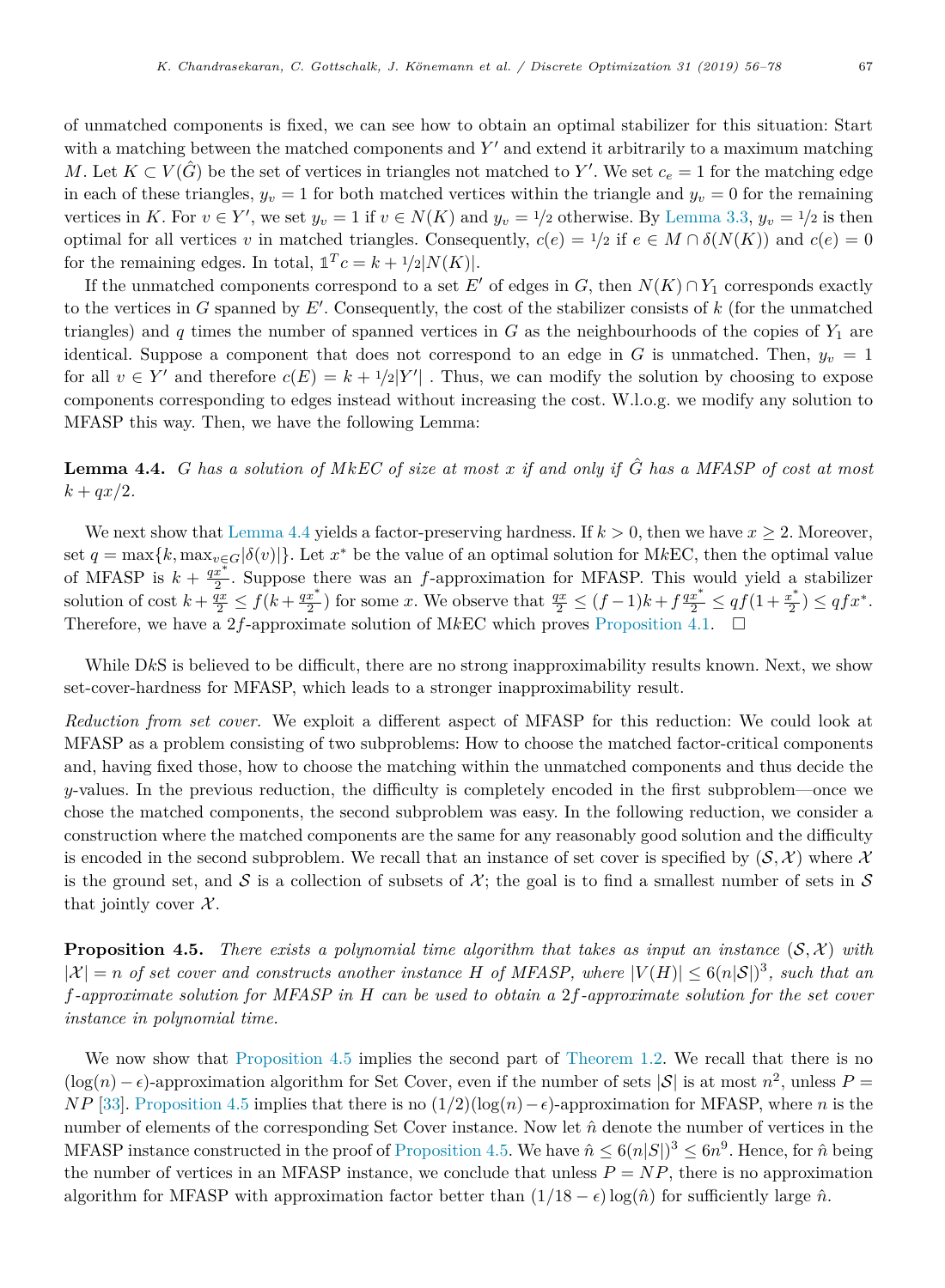<span id="page-12-0"></span>

**Fig. 2.** Set cover instance and constructed MFASP instance *G*ˆ.

**Proof of Proposition 4.5.** Let  $(S, \mathcal{X})$  be an instance of Set Cover, and define the *frequency*  $\mu_i$  of element  $x_i$  as the number of sets in S that contain  $x_i$ . Without loss of generality,  $\mu_i > 1$ . Otherwise, the only set containing an item  $x_i$  has to be part of any solution, so it suffices to consider instances with  $\mu_i > 1$  for all  $i \in [n]$ .

We construct a graph  $\tilde{G}$  with a specific Gallai–Edmonds decomposition. Our goal will be to decide whether a set is included in a set cover based on the *y*-values of the Tutte set. For each set  $S_j$ , create *n* vertices  $S_j^1, \ldots, S_j^n$ . Let  $Y' = \{S_j^i : i \in [n], j \in [m]\}$ . This will be our Tutte set. For each  $S_j^i$  create a clique  $C_j^i$  of size  $2N + 1$  with  $N > (nm)^2$  with a designated vertex  $c_j^i$  and add an edge  $\{S_j^i, c_j^i\}$ . Later we will show that each of these constructed cliques is a factor-critical component of the Gallai–Edmonds decomposition. It is not hard to see that the maximum-cardinality matching in any optimum MFASP solution must match all of the constructed large cliques, or incur a large stabilization cost inside the exposed clique.

Hence, the purpose of the large cliques described above is to ensure that the following factor-critical components are exposed in the matching of an optimum MFASP solution: For each element  $x_i$  with  $\mu_i$  odd, construct an odd cycle  $Q_i$  consisting of  $\mu_i$  vertices  $x_i^1, \ldots, x_i^{\mu_i}$ . For each element with  $\mu_i$  even, construct an odd cycle  $Q_i$  consisting of  $\mu_i + 1$  vertices  $x_i^1, \ldots, x_i^{\mu_i+1}$ , where the vertex  $x_i^{\mu_i+1}$  is a dummy vertex. Let  $\hat{S}_{(1,i)},\ldots,\hat{S}_{(\mu_i,i)}$  denote the sets in S containing  $x_i$  (choose the order arbitrarily). Consider the  $n\mu_i$  copies of the corresponding vertices in Y' and add edges  $\{x_i^k, \hat{S}_{(k,i)}^{\ell}\}\ \forall\ \ell \in [n], \forall\ k \in [\mu_i] \ \forall\ i \in [n]$ . That is, add an edge between the *k*th vertex for  $x_i$  and all copies of the *k*th set in the list. For every  $i \in [n]$  with  $\mu_i$  even, add edges between  $x_i^{\mu_i+1}$  and all vertices in Y'. Let the resulting graph be  $\hat{G} = (\hat{V}, \hat{E})$ . (See [Fig. 2\)](#page-12-0).

We now analyse the structure of the instance we built:

# **Claim 4.6.** *The Gallai–Edmonds decomposition of G is*  $X \cup Y \cup Z$  *where*  $Z = \emptyset$ ,  $Y = Y'$  *and*  $X = \hat{V} \setminus Y'$ *.*

**Proof.** Using the Tutte–Berge formula for the set  $W = \{S_j^i : 1 \leq j \leq m, 1 \leq i \leq n\}$ , we see that a maximum matching has size at most  $nm(N + 1) + \sum_{i=1}^{n} \lfloor \mu_i / 2 \rfloor$ . Clearly, a matching of this size exposing a vertex *v* can be constructed for any  $v \in C_j^i$  or  $v \in Q_i$ . Moreover, a matching of this size cannot be constructed by exposing a vertex  $v = S_j^i$ : If so, such a vertex  $S_j^i$  would belong to a factor-critical component *K* in the Gallai–Edmonds decomposition. Moreover, such a component *K* will also contain  $C_j^i$  since the vertices in  $C_j^i$  are in X as argued earlier and we have an edge between  $S_j^i$  and the vertex  $c_j^i \in C_j^i$ . But factor-critical graphs are 2-edge connected, and removing the edge  $(S_j^i, c_j^i)$  would separate the graph *K* into two components, a contradiction.  $\square$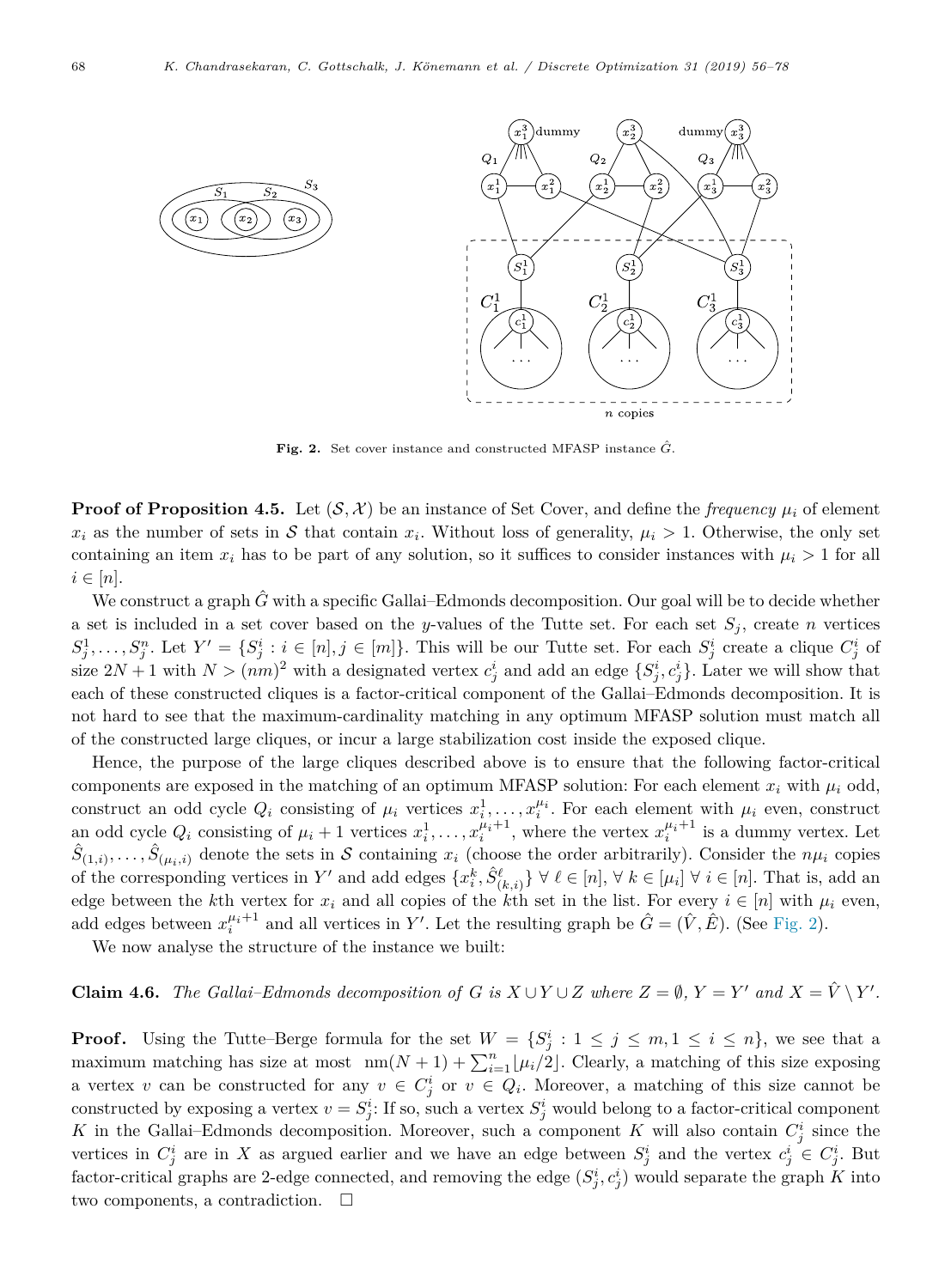<span id="page-13-0"></span>**Claim 4.7.** Let  $T \subseteq [m]$  denote the indices corresponding to a set cover. Then there exists a feasible solution *to the MFASP instance*  $\tilde{G}$  *whose stabilizer cost is at most*  $n(1 + |T|/2)$ *.* 

**Proof.** For each  $i \in [n]$ , let  $k_i$  denote an arbitrarily chosen index in *T* such that the set  $S_{k_i}$  contains the element *x<sub>i</sub>*. Consider a matching  $\overline{M}$  obtained by matching  $S_j^i$  with  $c_j^i \forall j \in [m], i \in [n]$ , picking a perfect matching of the rest of the clique vertices  $V(C_j^i) \setminus \{c_j^i\}$ , exposing  $x_i^{k_i}$  and picking a perfect matching of the rest of the vertices in each odd cycle  $Q_i$ . Obtain a fractional vertex cover solution  $\bar{y}$  as follows: For every  $i \in [n]$ , let  $\bar{y}_{S_j^i} = 1$  if  $j \in T$  and  $\bar{y}_{S_j^i} = 1/2$  if  $j \in [m] \setminus T$ . For each  $i \in [n]$ , set  $\bar{y}_{x_{k_i}} = 0$ ,  $\bar{y}_{x_k} = 1$  for the two copies of  $x_k$  in  $Q_i$  that are adjacent to  $x_{k_i}$  and  $\bar{y}_{x_k} = \frac{1}{2}$  for the other vertices in  $Q_i$ .

Obtain the solution  $\bar{c}$  as  $\bar{c}_{uv} = \bar{y}_u + \bar{y}_v - 1$  for every  $uv \in \bar{M}$ . Then the solution  $(\bar{M}, \bar{y}, \bar{c})$  is a feasible solution to the MFASP instance  $\hat{G}$ . Moreover, the cost of the stabilizer  $\mathbb{1}^T\bar{c}$  is  $n(1+|T|/2)$ .  $\Box$ 

Let  $(M, y, c)$  be an *f*-approximate feasible solution to the MFASP instance  $\hat{G}$ . As we shall now see, such a solution may be assumed to be structurally nice.

<span id="page-13-1"></span>**Claim 4.8.** *We can assume the following properties.*

1. M matches  $S_j^i$  to  $C_j^i$  for every  $j \in [m]$ ,  $i \in [n]$  and  $y_v = 1/2$  for every  $v \in V(C_j^i)$ . 2.  $y_{S_j^i} = y_{S_j^1}$  for every  $i \in [n], j \in [m]$ .

**Proof.** We split the proof into two parts and show both properties separately.

- 1. If this was not the case, then there is at least one clique  $C_j^i$  with a vertex *v* with  $y_v = 0$ . Thus,  $y_w = 1$  for all  $w \in V(C_j^i) \setminus v$ . By the complementary slackness condition given in Section [2,](#page-4-1) we have  $y_j + y_k = 1 + c_{jk}$ for each matching edge  $\{j, k\} \in M$ . Thus,  $\sum_{e \in M \cap E(C_j^i)} c_e = |M \cap E(C_j^i)| = N$ . However, we note that  $T = [m]$  is a feasible set cover and by Claim [4.7,](#page-13-0) this gives a feasible stabilizer of cost at most  $nm/2 + n$ .
- 2. If  $y_{S_j^i} \neq y_{S_j^1}$ , then consider  $i_0 = \operatorname{argmin}_{i \in [n]} \sum_{j \in [m]} y_{S_j^i}$ . Since the neighbourhood of  $\{S_1^{i_0}, \ldots, S_m^{i_0}\}$  is identical to that of  $\{S_1^i, \ldots, S_m^i\}$  for any  $i \in [n]$ , letting  $y_{S_j^i} = y_{S_j^{i_0}}$  for all  $j \in [m]$  does not affect feasibility, and does not increase the stabilization cost.  $\square$

Recall that we say that a vertex is *M*-exposed if the vertex is not incident to an edge in *M*. We can conclude that the set of *M*-exposed vertices contains exactly one vertex in each odd cycle *Q<sup>i</sup>* . Moreover, we can assume an exposed vertex is not a dummy vertex  $x_i^{\mu_i+1}$ . Otherwise, we could change that without increasing the cost of the stabilizer.

<span id="page-13-2"></span>**Lemma 4.9.** Let X be the M-exposed vertices. Let  $P := \{j \in [m] : S_j^1 \in N(X)\}\$ . Then  $\{S_j : j \in P\}$  is a *set cover of cardinality at most*  $2f|P^*|$ , where  $P^*$  is the set of indices corresponding to the optimal set cover.

**Proof.** We first show that  $P$  is indeed a set cover. Consider an element  $x_i$ . By Claim [4.8,](#page-13-1) there exists  $k \in [\mu_i]$  such that  $x_i^k$  is M-exposed. There exists a set  $S_r^1$  adjacent to  $x_i^k$ . Hence  $r \in P$  and thus  $S_r$  covers  $x_i$ .

It remains to bound the cardinality of *P*. Since *M* exposes exactly one vertex in each odd cycle *Q<sup>i</sup>* , by complementary slackness conditions,  $\sum_{e \in Q_i} c_e \ge 1$ . Thus,  $\sum_{i \in [n]} \sum_{e \in Q_i} c_e \ge n$ . Let  $r \in P$ . So  $S_r^1$  is adjacent to an *M*-exposed vertex in  $Q_i$  and hence  $y_{S_r^1} \ge 1$ . By [Claim 4.8,](#page-13-1) we have that  $y_{S_r^i} \ge 1$  for every  $i \in [n]$ . Since  $y_v = 1/2$  for every  $v \in V(C_j^i)$  (using [Lemma 3.3](#page-8-0)), we have that  $c_{S_r^i, c_r^i} \geq 1/2$ . Thus,  $\sum_{r \in P} \sum_{i \in [n]} c_{S_r^i, c_r^i} \geq$  $|P|n/2$ . Thus, the cost of the stabilizer  $\mathbb{1}^T c \geq n(1+|P|/2)$ . Hence,  $|P| \leq 2(\mathbb{1}^T c/n-1) \leq 2(f\mathbb{1}^T c^*/n-1)$ .

By [Claim 4.7](#page-13-0), we have that the cost of the optimal stabilizer  $\mathbb{1}^T c^*$  is at most  $n(1+|P^*|/2)$ . Thus,  $|P|$  ≤ *f*|*P*<sup>\*</sup>| + 2(*f* − 1) ≤ 2*f*|*P*<sup>\*</sup>|. □

[Proposition 4.5](#page-11-0) follows by [Lemma 4.9](#page-13-2).  $\Box$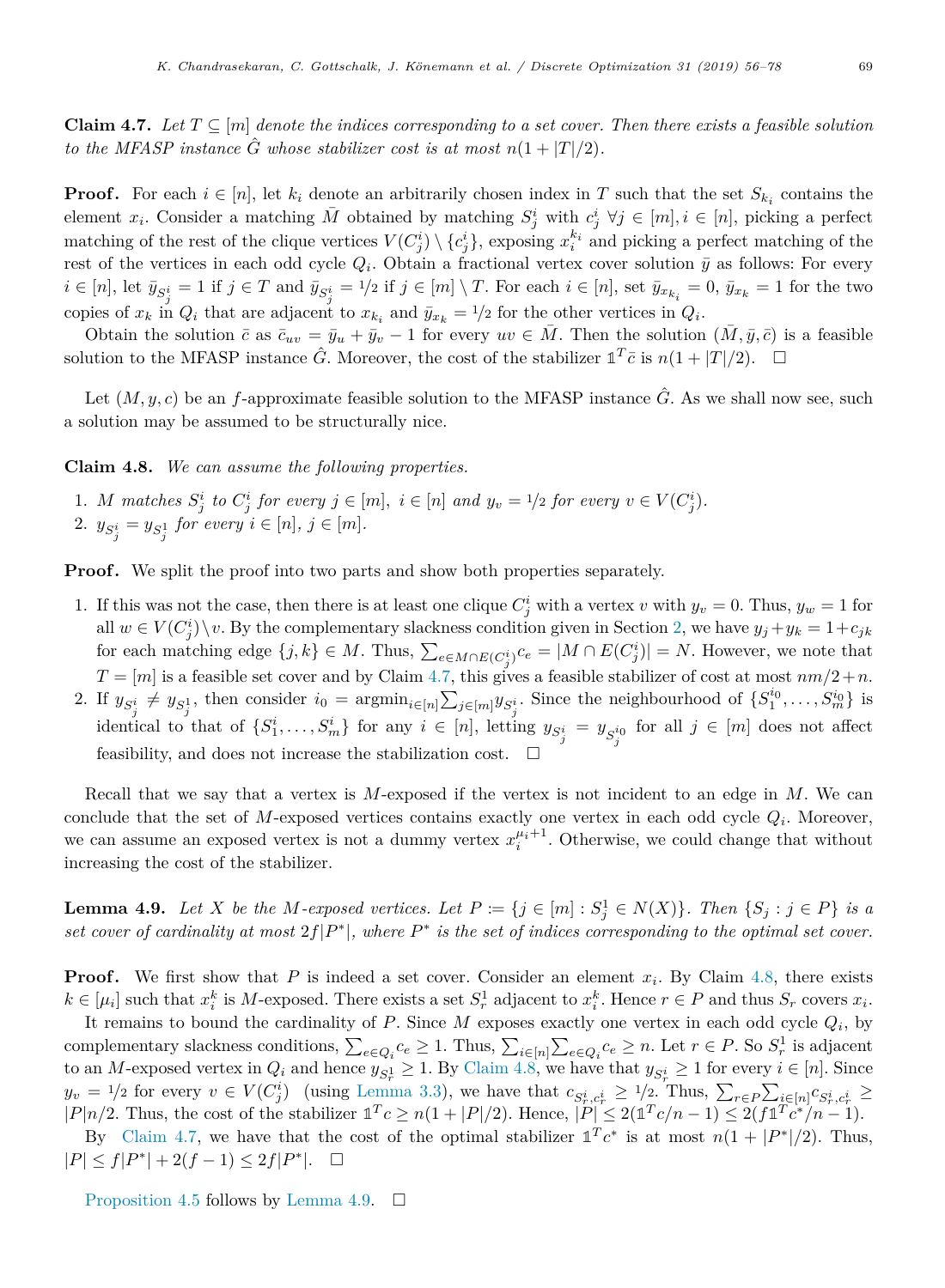### <span id="page-14-2"></span>5. An OPT-approximation in graphs with no singletons

In this section, we present an algorithm that achieves a  $\min{\{\sqrt{n}, OPT\}}$ -approximation factor in graphs whose Gallai–Edmonds decomposition has no trivial factor critical components. As a subroutine, we use an algorithm to solve MFASP in factor-critical graphs. We will mention how to solve MFASP in factor-critical graphs by solving an appropriately chosen LP. We restate the main theorem of the section for convenience:

<span id="page-14-0"></span>**Theorem 1.3.** *Let*  $G = (V, E)$  *be a graph with Gallai–Edmonds decomposition*  $(X, Y, Z)$ *. If all factor critical components of*  $G[X]$  *have size greater than one then there is a* min $\{OPT, \sqrt{|V|}\}$ *-approximation algorithm for MFASP in G.*

In the remainder of this section, we prove [Theorem 1.3.](#page-14-0) We describe the algorithm as part of the proof. We refer the reader to Section [5.1](#page-17-0) for a pseudocode. Fix an optimum solution  $(M^*, y^*, c^*)$  satisfying the properties given in [Theorem 3.1.](#page-4-0) Then, by [Lemma 3.3,](#page-8-0) we have  $c_e^* = 0$  for  $e$  in a component that is *M*<sup>∗</sup>-covered. Moreover, as mentioned before, w.l.o.g. *Z* = ∅. As usual,  $OPT := \sum_{e \in E} c^*(e)$ . Let *r* denote the difference between the number of components in  $G[X]$  and the number of vertices in *Y*. As  $M^*$  is a maximum matching, the properties of the Gallai–Edmonds decomposition imply that *M*<sup>∗</sup> exposes exactly *r* vertices, at most one in each component of  $G[X]$ . Further,  $M^*$  matches at most one vertex of a component to a vertex in *Y* , while the rest are matched within the component.

For each factor-critical component *K*, we compute a lower bound on the cost of an optimum stabilizer where the matching exposes *K*.

<span id="page-14-1"></span>**Lemma 5.1.** Let  $K$  be a (non-trivial) factor-critical component in  $G[X]$ . For each vertex  $w$  in  $K$ , let  $\ell_{K,w}$ *denote the optimum value of the following LP (in which we use*  $N_G(S)$  *for the set of vertices in*  $V \setminus S$  *that have a neighbour in S):*

$$
\ell_{K,w} := \min \sum_{v \in V(K) \cup N_G(V(K))} y_v - \left(\frac{|V(K)| - 1}{2}\right) - \frac{|N_G(V(K))|}{2}
$$
  
s.t.  $y_i + y_j \ge 1 \ \forall \{i, j\} \in E[V(K) \cup N_G(V(K))]$   
 $y_i \ge 1/2 \ \forall \ i \in N_G(V(K))$   
 $y_i \ge 0 \ \forall \ i \in V(K)$   
 $y_w = 0$ 

*Let*  $f(K) := \min_{w \in V(K)} \ell_{K,w}$ *. If*  $M^*$  exposes a vertex in K then  $\mathbb{1}^T c^* \geq r - 1 + f(K)$ *.* 

**Proof.** We recall that  $(M^*, y^*, c^*)$  is an optimum MFASP solution that satisfies the properties of [Theorem 3.1.](#page-4-0) We then have

$$
\mathbb{1}^T c^* = \sum_{e \in M^*} c_e^* = \sum_{K' \neq K: K' \text{ is } M^* \text{-exposed } e \in M^* \cap E(K')} c_e^* + \sum_{e \in M^* \cap E(K)} c_e^* + \sum_{e \in M^* \cap \delta_G(Y)} c_e^*.
$$

The first double-sum on the right-hand side is at least *r* − 1 by [Lemma 3.2](#page-7-0) (this lemma can be applied because the factor-critical components are non-trivial). By complementary slackness conditions as mentioned in Section [2,](#page-4-1) we know that for every edge  $\{i, j\} \in M^*$ , we have  $1 + c_{ij}^* = y_i^* + y_j^*$ . Moreover, for an  $M^*$ -exposed vertex *u*, we have  $y_u^* = 0$ . As  $M^*$  exposes one vertex in K,

$$
\sum_{e \in M^* \cap E(K)} c_e^* = \sum_{\{i,j\} \in M^* \cap E(K)} (y_i^* + y_j^* - 1) = \sum_{v \in V(K)} y_v^* - \left(\frac{|V(K)| - 1}{2}\right).
$$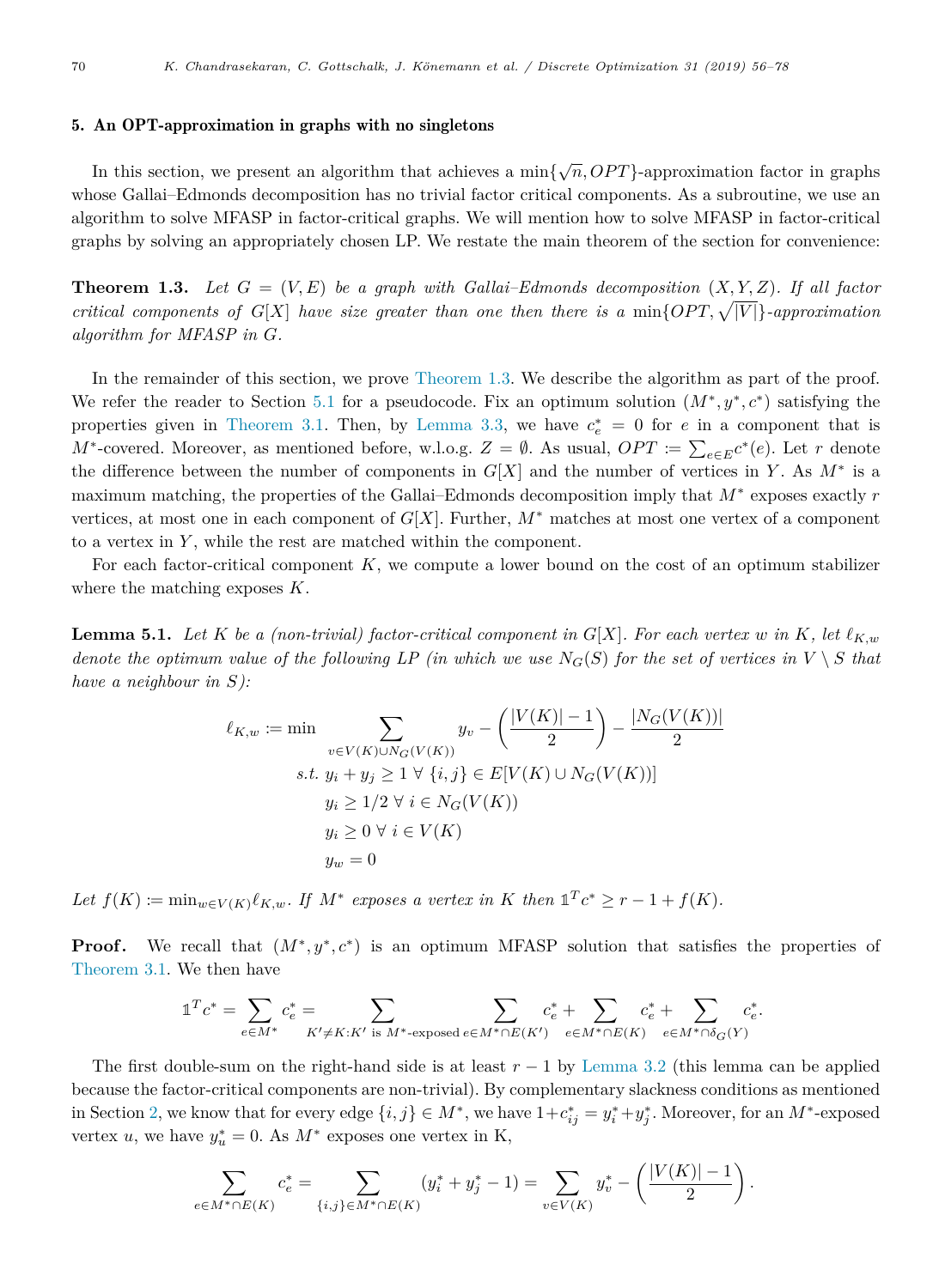If  $\{i, j\} \in M^*$  with  $i \in Y$ , then  $j \in X$  is a vertex in a factor-critical component that is matched by  $M^*$ . By [Lemma 3.3](#page-8-0), we have that  $y_j^* = 1/2$  and by [Theorem 3.1,](#page-4-0) we have  $y_i^* \ge 1/2$ . Hence,

$$
\sum_{e \in M^* \cap \delta_G(Y)} c_e^* = \sum_{\{i,j\} \in M^*: i \in Y, j \in X} (y_i^* + y_j^* - 1) = \sum_{i \in Y} \left( y_i^* - \frac{1}{2} \right) \ge \sum_{i \in N_G(V(K))} y_i^* - \frac{|N_G(V(K))|}{2}.
$$

Let *w* be a  $M^*$ -exposed vertex in *K*. Then,  $y^*$  restricted to the vertices  $V(K) \cup N_G(V(K))$  is a feasible solution to the LP corresponding to  $\ell_{K,w}$ . Combining the three relations, we get that

$$
\sum_{e \in M^*} c_e^* \ge r - 1 + \sum_{v \in V(K) \cup N_G(V(K))} y_v^* - \left( \frac{|V(K)| - 1}{2} \right) - \frac{|N_G(V(K))|}{2}
$$
  
 
$$
\ge r - 1 + \ell_{K,w} \ge r - 1 + f(K). \quad \Box
$$

**Remark 5.2** (*Proof of [Theorem 1.4](#page-3-0)*)**.** [Lemma 5.1](#page-14-1) can be used to obtain an optimal solution for MFASP in factor-critical graphs and thereby prove [Theorem 1.4](#page-3-0). We note that factor-critical graphs are the special case where *G* consists of one component *K* (and thus  $N(V(K)) = \emptyset$ ). In that case an optimum stabilizer can be obtained by computing  $f(K)$ , choosing any matching  $M^*$  exposing  $w^* := \operatorname{argmin}_{w \in V(K)} \ell_{K,w}$  and setting  $c^*$  to fulfil complementary slackness (i.e., if  $y^*$  is a solution for  $\ell_{K,w^*}$ , then set  $c^*(uv) := y_u^* + y_v^* - 1$ for every  $uv \in M^*$  and  $c^*(uv) := 0$  for every  $uv \in E \setminus M$ ). The resulting solution is feasible for MFASP and its cost is equal to the lower bound given by [Lemma 5.1](#page-14-1) and hence optimal.

We continue with the proof of [Theorem 1.3.](#page-14-0) In order to identify a suitable matching to stabilize, we build an auxiliary graph  $G'$  as follows: Contract each component  $K$  in  $G[X]$  to a pseudo-vertex  $v_K$  and assign edge weight  $w_e := f(K)$  for all edges *e* incident to the contracted vertex  $v_K$ . Compute a matching *M* in *G*<sup> $\prime$ </sup> of maximum weight covering *Y* .

**Lemma 5.3.** *The cost*  $\mathbb{1}^T c^*$  *of an optimum stabilizer*  $(M^*, c^*, y^*)$  *is at least* 

$$
r - 1 + \max_{K: v_K \text{ is } M\text{-exposed}} f(K).
$$

**Proof.** Let  $K_1 = \text{argmax}_{K:v_K}$  is *M*-exposed  $f(K)$ . If  $M^*$  exposes  $K_1$ , then [Lemma 5.1](#page-14-1) proves the claim. So, we may assume that *M*<sup>∗</sup> matches *K*1. Consider *M*<sup>∗</sup> restricted to the edges in the bipartite graph *G*′ . Both *M* and  $M^*$  are maximum cardinality matchings in  $G'$  and  $v_{K_1}$  is  $M$ -exposed. So, we have an  $M$ -alternating path *P* starting from  $v_{K_1}$  and ending at another vertex corresponding to a contracted factor-critical component. Let  $P = v_{K_1}, b_1, v_{K_2}, b_2, \ldots, v_{K_{t-1}}, b_{t-1}, v_{K_t}$  for some  $t \ge 1$  and  $v_{K_t}$  is  $M^*$ -exposed. Since M is a maximum weight matching, we have  $\sum_{e \in M \setminus P} w_e \leq \sum_{e \in M \cap P} w_e$ . Thus,  $\sum_{i=1}^{t-1} f(K_i) \leq \sum_{i=2}^{t} f(K_i)$  and we have that  $f(K) = f(K_1) \le f(K_t)$ . Thus, the cost of the stabilizer  $c^*$  is at least  $r - 1 + f(K_t) \ge r - 1 + f(K_1)$ . □

We now stabilize  $M$ . For each  $M$ -exposed vertex  $v_K$ , let

$$
w_K := \underset{w \in V(K)}{\arg \min} \ell_{K,w},
$$

and let  $\bar{y}^{w_K}$  denote the solution *y* achieving the optimum for  $\ell_{K,w_K}$ . Extend *M* inside each factor-critical component *K*: if  $v_K$  is matched by *M* using edge  $\{u, b\}$  where  $u \in V(K)$ ,  $b \in Y$ , then extend *M* using a matching in *K* that exposes *u*. If  $v_K$  is exposed by *M*, extend *M* using a matching in *K* that exposes  $w_K$ . Let *M* denote the resulting matching.

For each vertex  $v_K$  matched by M, set  $\overline{y}_u := 1/2$  for all vertices  $u \in V(K)$ . For each vertex  $v_K$  that is exposed by *M*, set  $\overline{y}_u := \overline{y}_u^w$  for all vertices  $u \in V(K)$ . For each vertex  $b \in Y$  that is adjacent to a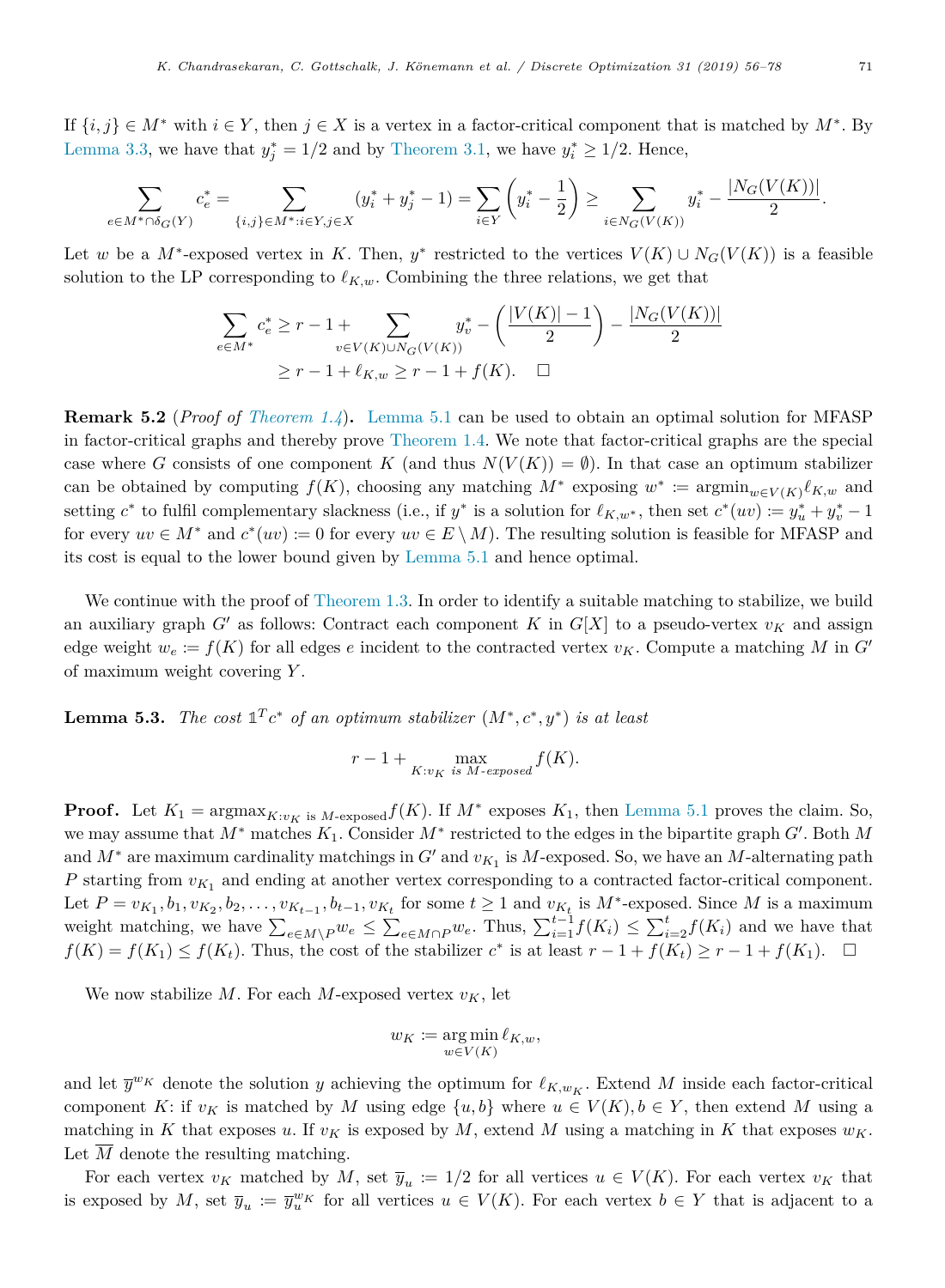*M*-exposed  $v_K$ , set  $\overline{y}_b := \max_{K: v_K}$  is *M*-exposed  $\overline{y}_b^{w_K}$ . For each vertex  $b \in Y$  with no adjacent *M*-exposed  $v_K$ , set  $\bar{y}_b := 1/2$ . We note that these choices produce a feasible fractional vertex cover because no trivial factor-critical components exist.

Finally, set  $\overline{c}(uv) := \overline{y}_u + \overline{y}_v - 1$  for edges  $\{u, v\} \in \overline{M}$  and  $\overline{c}(uv) := 0$  for edges  $\{u, v\} \in E \setminus \overline{M}$ . We next show that the solution  $(\overline{M}, \overline{y}, \overline{c})$  is a feasible solution.

### <span id="page-16-2"></span>**Lemma 5.4.**  $(\overline{M}, \overline{y}, \overline{c})$  *is a feasible solution to MFASP.*

**Proof.** By construction, M is a matching and  $\sum_{e \in \overline{M}} (1 + \overline{c}_e) = \sum_{e \in \overline{M}} (\overline{y}_u + \overline{y}_v)$ . It remains to show that *y* is a feasible fractional *w*-vertex cover for  $w_e = 1 + \overline{c}_e$  for every  $e \in E$ .

Consider an edge  $e = \{u, v\} \in E$ . If  $e \in \overline{M}$ , then  $\overline{y}_u + \overline{y}_v = 1 + \overline{c}_{uv}$ . Let  $e \in E \setminus \overline{M}$ . For such edges, we have  $\bar{c}_e = 0$  and hence  $1 + \bar{c}_e = 1$ .

We distinguish several cases. If  $e \in K$  where  $v_K$  is matched by *M*, then  $\overline{y}_u = \overline{y}_v = 1/2$  and hence  $\overline{y}_u + \overline{y}_v = 1$ . If  $e \in K$  where  $v_K$  is exposed by M, then  $\overline{y}_u + \overline{y}_v = \overline{y}_u^{w_K} + \overline{y}_v^{w_K} \ge 1$  by the feasibility of the solution  $\overline{y}^{w_K}$  to the LP corresponding to  $\ell_{K,w}$ . If  $e \in \delta_G(Y)$ , then let  $u \in Y, v \in V(K)$ . If  $v \in V(K)$  where *v<sub>K</sub>* is matched by *M*, then  $\overline{y}_v = 1/2$  and moreover  $\overline{y}_u \geq 1/2$  and hence  $\overline{y}_u + \overline{y}_v \geq 1$ . If  $v \in V(K)$  where  $v_K$  is exposed by M, then  $\overline{y}_v = \overline{y}_v^{w_K}$  and  $\overline{y}_u = \max_{w_K : v_K$  is M-exposed  $\overline{y}_u^{w_K} \ge \overline{y}_u^{w_K}$ . By the feasibility of the solution  $\overline{y}^{w_K}$  to the LP corresponding to  $\ell_{K,w}$ , we have that  $\overline{y}_u + \overline{y}_v \geq \overline{y}_u^{w_K} + \overline{y}_v^{w_K} \geq 1$ .  $\Box$ 

We now bound the cost of the constructed solution  $(\overline{M}, \overline{y}, \overline{c})$ .

<span id="page-16-1"></span>**Lemma 5.5.** *The cost*  $\mathbb{1}^T \bar{c}$  *of the stabilizer*  $(\overline{M}, \overline{y}, \overline{c})$  *is at most*  $(\sum_{e \in E} c_e^*)^2$ .

**Proof.** Let K be the set of components such that  $v_K$  is M-exposed. The cost of  $(\overline{M}, \overline{y}, \overline{c})$  is

<span id="page-16-0"></span>
$$
\sum_{e \in \overline{M}} \overline{c}_e = \sum_{K \in \mathcal{K}} \sum_{\{u,v\} \in \overline{M} \cap K} (\overline{y}_u + \overline{y}_v - 1) + \sum_{u \in Y, v \in X: \{u,v\} \in \overline{M}} (\overline{y}_u + \overline{y}_v - 1)
$$
(5)

We begin with a bound on the first term in Eq. [\(5\).](#page-16-0) Let  $K \in \mathcal{K}$ . Since  $v_K$  is exposed by M, we have

$$
\sum_{uv \in \overline{M} \cap K} (\overline{y}_u + \overline{y}_v - 1) = \sum_{u \in V(K)} \overline{y}_u^{w_K} - \left(\frac{|V(K)| - 1}{2}\right).
$$

We next bound the second term in Eq. [\(5\).](#page-16-0) For this, we note that  $\overline{y}_v = 1/2$  for  $v \in X$  with  $\{u, v\} \in \overline{M}$ . Let  $Y' := \{u \in Y : u \text{ is adjacent to an M-exposed vertex}\}\.$  For  $u \in Y \setminus Y'$ , we have  $\overline{y}_u = 1/2$  and such vertices do not contribute to the sum. Thus, the second term is

$$
\sum_{u \in Y} \left( \overline{y}_u - \frac{1}{2} \right) = \sum_{u \in Y'} \left( \overline{y}_u - \frac{1}{2} \right) = \sum_{u \in Y'} \left( \max_{K \in \mathcal{K}: u \in N_G(V(K))} \left( \overline{y}_u^{w_K} - \frac{1}{2} \right) \right)
$$
\n
$$
\leq \sum_{u \in Y'} \left( \sum_{K \in \mathcal{K}: u \in N_G(V(K))} \left( \overline{y}_u^{w_K} - \frac{1}{2} \right) \right) = \sum_{K \in \mathcal{K}} \sum_{u \in Y' \cap N_G(V(K))} \left( \overline{y}_u^{w_K} - \frac{1}{2} \right)
$$
\n
$$
= \sum_{K \in \mathcal{K}} \sum_{u \in Y \cap N_G(V(K))} \left( \overline{y}_u^{w_K} - \frac{1}{2} \right) = \sum_{K \in \mathcal{K}} \left( \sum_{u \in N_G(V(K))} \overline{y}_u^{w_K} - \frac{|N_G(V(K))|}{2} \right).
$$

Therefore,

$$
\sum_{e \in \overline{M}} \overline{c}_e \le \sum_{K \in \mathcal{K}} \left( \sum_{v \in V(K) \cup N_G(V(K))} \overline{y}_v^{w_K} - \frac{|V(K)| - 1}{2} - \frac{|N_G(V(K))|}{2} \right)
$$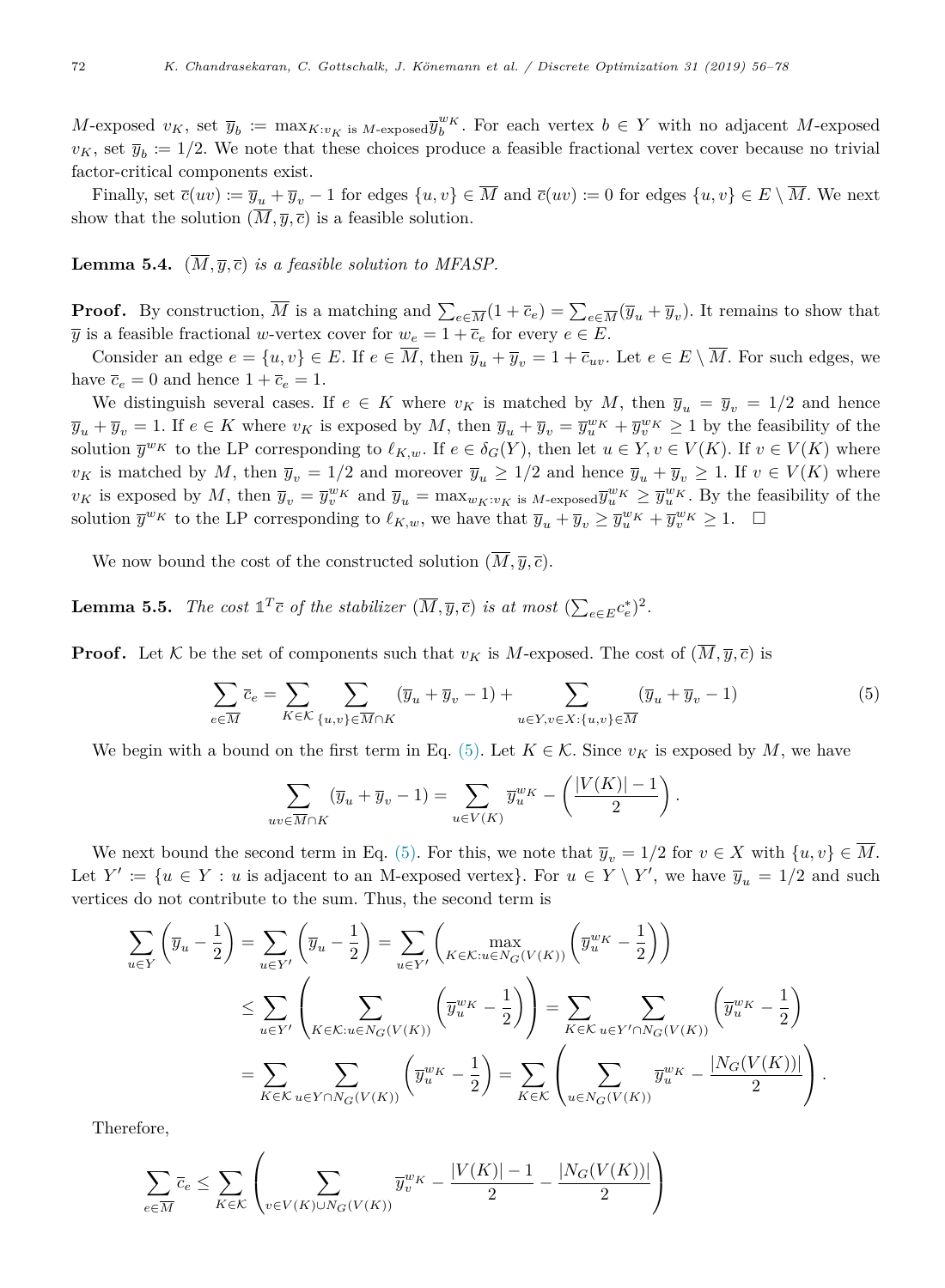$$
\leq r \max_{K \in \mathcal{K}} f(K) \qquad \text{(since } |\mathcal{K}| = r \text{ and each term in the sum is at most } \max_{K \in \mathcal{K}} f(K) \text{)}
$$
\n
$$
\leq \left(\frac{r + \max_{K \in \mathcal{K}} f(K)}{2}\right)^2 \qquad \text{(since arithmetic mean is at least geometric mean)}
$$
\n
$$
\leq \left(\frac{1 + \sum_{e \in E} c_e^*}{2}\right)^2 \qquad \text{(by Lemma 5.3)}
$$
\n
$$
\leq \left(\sum_{e \in E} c_e^*\right)^2. \qquad \Box
$$

The final inequality above uses the fact that  $\sum_{e \in E} c_e^* \ge 1$  by [Lemma 3.2.](#page-7-0)

If  $OPT > \sqrt{n}$ , any solution fulfilling the properties of [Theorem 3.1](#page-4-0) is a  $\sqrt{n}$ -approximation as the cost of any such solution is bounded by  $\nu(G) \leq n/2$  (setting  $c_e := 1$  for every edge *e* in a maximum matching gives a feasible solution to MFASP). Therefore, [Lemmas 5.5](#page-16-1) and [5.4](#page-16-2) and the construction of  $(\overline{M}, \overline{y}, \overline{c})$  imply [Theorem 1.3.](#page-14-0)

### <span id="page-17-0"></span>*5.1. Approximation algorithm of Section [5](#page-14-2)*

### **Algorithm in graphs with no singletons**

- 1. For each factor-critical component  $K$  in  $G[X]$ :
	- (a) For each vertex *w* in *K*, solve following LP:

$$
\ell_{K,w} := \min \sum_{v \in V(K) \cup N_G(V(K))} y_v - \left(\frac{|V(K)| - 1}{2}\right) - \frac{|N_G(V(K))|}{2}
$$

$$
y_i + y_j \ge 1 \ \forall \ \{i, j\} \in E[V(K) \cup N_G(V(K))]
$$

$$
y_i \ge 1/2 \ \forall \ i \in N_G(V(K))
$$

$$
y_i \ge 0 \ \forall \ i \in V(K)
$$

$$
y_w = 0
$$

- (b) Let  $f(K) := \min_{w \in V(K)} \ell_{K,w}$ .
- 2. Construct an auxiliary bipartite graph  $G'$  from  $G$  as follows: Contract each component  $K$  in  $G[X]$  to a pseudo-vertex  $v_K$  and assign edge weight  $w_e := f(K)$  for all edges *e* incident to the contracted vertex  $v_K$ . Delete edges in  $E[Y]$ .
- 3. Compute a matching *M* in *G*′ of maximum weight covering *Y* .
- 4. For each *M*-exposed vertex  $v_K$ , let  $w_K := \text{argmin}_{w \in V(K)} \ell_{K,w}$ , let  $\overline{y}^{w_K}$  denote the solution *y* achieving the optimum for  $\ell_{K,w_K}$ .
- 5. Identify a matching  $\overline{M}$ : Extend *M* inside each factor-critical component *K*: if  $v_K$  is matched by *M* using edge  $u, b$  where  $u \in V(K), b \in Y$ , then extend M using a matching in K that exposes u. If  $v_K$  is exposed by *M*, extend *M* using a matching in *K* that exposes  $w_K$ . Let  $\overline{M}$  denote the resulting matching.
- 6. Identify a fractional vertex cover  $\overline{y}$ : For each vertex  $v_K$  matched by M, set  $\overline{y}_u = 1/2$  for all vertices  $u \in V(K)$ . For each vertex  $v_K$  that is exposed by *M*, set  $\overline{y}_u = \overline{y}_u^{w_K}$  for all vertices  $u \in V(K)$ . For each vertex  $b \in Y$  that is adjacent to a *M*-exposed  $v_K$ , set  $\overline{y}_b = \max_{K: v_K}$  is *M*-exposed  $\overline{y}_b^{w_K}$ . For each vertex  $b \in Y$  with no adjacent *M*-exposed  $v_K$ , set  $\overline{y}_b = 1/2$ .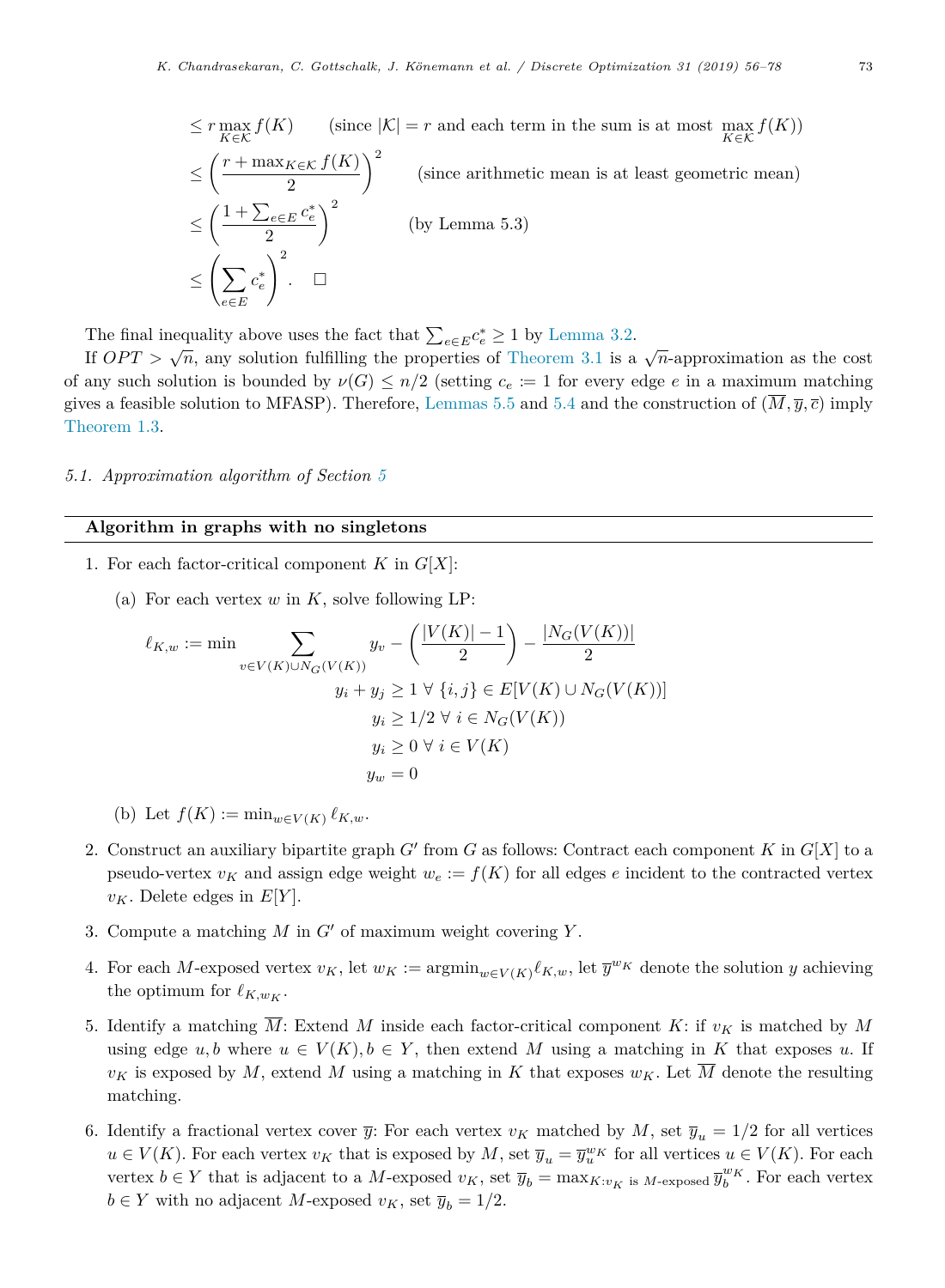- 7. Identify a feasible MFASP solution  $\bar{c}$ : Set  $\bar{c}(uv) = \bar{y}_u + \bar{y}_v 1$  for edges  $\{u, v\} \in \overline{M}$  and  $\bar{c}(uv) = 0$  for edges  $\{u, v\} \in E \setminus \overline{M}$ .
- 8. Return  $(\overline{M}, \overline{y}, \overline{c})$ .

### 6. An exact algorithm for MFASP

In this section, we describe an exact algorithm to solve MFASP in arbitrary graphs ([Theorem 1.5\)](#page-3-1). The algorithm is based on the Gallai–Edmonds decomposition  $V(G) = X \cup Y \cup Z$  of a graph *G* and uses a polynomial time exact algorithm to solve MFASP in the factor-critical components in *G*[*X*]. The runtime of our algorithm grows exponentially only in the size of the Tutte set. Thus, our algorithm is fixed parameter tractable when the parameter is the size of the Tutte set. In particular, the resulting algorithm runs in polynomial-time if the size of the Tutte set is bounded by *O*(log *n*).

*Outline of the algorithm.* By [Theorem 3.1,](#page-4-0) we know that there exists a subset  $S^* \subseteq Y$  and a half-integral minimum fractional stabilizer  $c^*$  with a half-integral minimum fractional  $(1 + c^*)$ -vertex cover solution  $y^*$ such that  $y_v^* = 1$  for all  $v \in S^*$ , and  $y_v^* = 1/2$  for all  $v \in Y \setminus S^*$ . This motivates the following subproblem: given a set  $\hat{S} \subseteq Y$ , find a minimum fractional stabilizer *c* which admits a minimum fractional  $(1 + c)$ -vertex cover *y* satisfying  $y_v = 1$  if  $v \in \hat{S}$  and  $y_v = 1/2$  if  $v \in Y \setminus \hat{S}$ . Or, decide that no such solution exists. In Section [6.1,](#page-18-0) we present a polynomial-time algorithm for this subproblem. Repeatedly applying this algorithm to all subsets of the Tutte set and searching for the optimal one gives the optimal solution to MFASP and implies [Theorem 1.5.](#page-3-1)

### <span id="page-18-0"></span>*6.1. Algorithm to find the optimal stabilizer knowing the subset of Tutte vertices with y-value one*

Let *G* be a graph with Gallai–Edmonds decomposition *X, Y, Z.* In this section, we focus on the following problem: Given a set  $\hat{S} \subseteq Y$ , find a minimum cost fractional additive stabilizer  $(M, y, c)$  among those which have  $y_v = 1$  if  $v \in \hat{S}$ , and  $y_v = \frac{1}{2}$  if  $v \in Y \setminus \hat{S}$ . Let  $f(\hat{S}) = \sum_{e \in E} c_e$  denote the cost of such a solution.

We give an overview of the algorithm to compute  $f(\hat{S})$ . (For a formal description see Algorithm *MF ASP* $(\hat{S})$ .) Let  $(M, y, c)$  denote the triple of an optimal solution corresponding to  $f(\hat{S})$ . Let us examine the structure of the optimal solution  $(M, y, c)$ . Recall that we are restricting c and y to be half-integral.

**Finding an optimum with knowledge of matching edges between** *Y* **and** *X*. Let us focus on the matching edges in *M* that link *Y* to *X* and argue that it is sufficient to know these links to find an optimal solution *c*. We consider a component  $K \in G[X]$  matched to some vertex in  $v \in Y$  by M and distinguish two cases.

(i) *K* is non-trivial. By [Lemma 3.3,](#page-8-0) we have  $c(e) = 0$  for  $e \in E[K]$  and  $c(\delta(V(K))) = y_v - 1/2$ .

(ii) Suppose  $K = \{u\}$ . If *u* is not incident to any vertex  $w \in Y \setminus \hat{S}$ , then we may assign  $y_u = 0$  thereby incurring a cost of  $c_e = 0$  and this is optimal. Otherwise, the feasible *y* assigns  $y_u = 1/2$  and as before incurs an optimal cost of  $y_v - \frac{1}{2}$  over  $\delta(V(K))$ .

Next let us consider  $K \in G[X]$  that is not matched to any vertex in *Y*.

(i) Suppose there are no edges  $\{v, u\} \in \delta(V(K))$  that are incident to a vertex  $u \in Y \setminus \hat{S}$ . Then the optimal fractional additive stabilizer *c* restricted to the set of edges in  $E(K) \cup \delta(V(K))$  should also be an optimal fractional additive stabilizer for *K* itself and vice-versa. Therefore, the stabilizer values on these edges can be computed using the exact algorithm for factor-critical graphs.

(ii) Suppose there are edges  $\{v, u\} \in \delta(V(K))$  that are incident to a vertex  $u \in Y \setminus \hat{S}$ . In this case, the vertex cover values *y* should satisfy the covering constraints for the edges in  $\delta(V(K))$ . In particular,  $y_v \geq 1/2$ for vertices  $v \in V(K)$  which have neighbours in  $Y \setminus \hat{S}$ . As a consequence, the optimal stabilizer restricted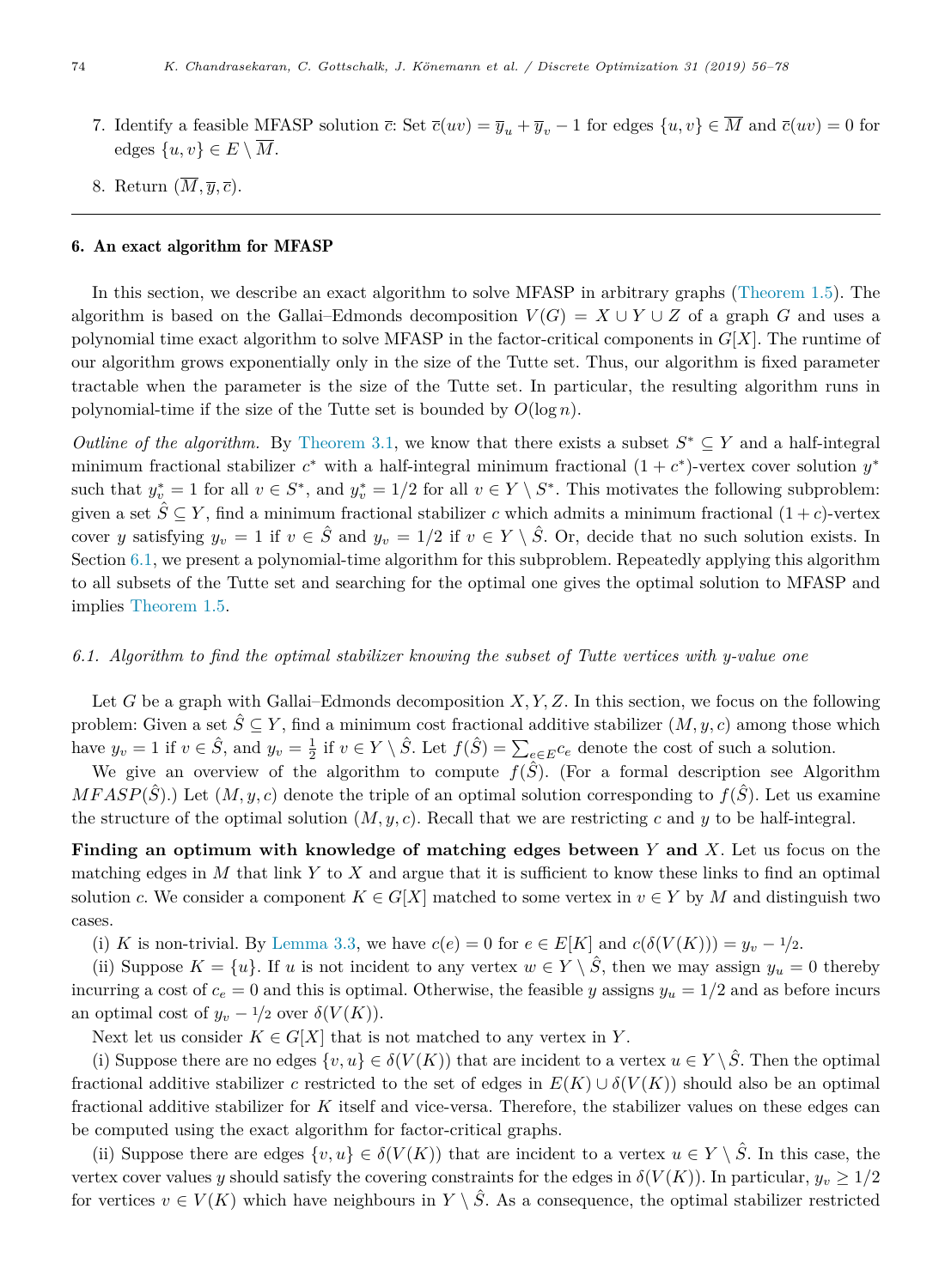to the set of edges in  $E(K) \cup \delta(V(K))$  may not be the optimal stabilizer for K itself. However, the optimal fractional additive stabilizer restricted to the set of edges in  $E(K) \cup \delta(V(K))$  should also be an optimal fractional additive stabilizer for a modified graph  $\tilde{K}$  obtained from  $K$  by adding an extra loop  $\{v, v\}$  to each vertex  $v \in V(K)$  linked to a vertex  $u \in Y \setminus \hat{S}$ . Conversely, we can modify an optimal fractional additive stabilizer *c* over the set of edges in  $E(K) \cup \delta(V(K))$  to take the same values as an optimal fractional additive stabilizer for  $\tilde{K}$  without losing optimality. Further, we note that we can compute a minimum fractional additive stabilizer in  $\tilde{K}$  by calculating the values  $\ell_{\tilde{K},w}$  as defined in [Lemma 5.1](#page-14-1) for every node *w* that is not incident to a loop in  $\tilde{K}$  and output the best.

We observe that if every vertex  $v \in V(K)$  has an edge adjacent to a vertex  $u \in Y \setminus \hat{S}$ , then this necessitates  $y_v \geq 1/2$  for every vertex in *K* and therefore *K* must necessarily be matched to a vertex in *Y*.

**Computing matching edges between** *Y* **and** *X*. From the above discussion, it is clear that the cost of the solution  $f(\hat{S})$  does not depend on the precise choice of the edges used to match the components of  $G[X]$  to *Y* but only depends on which components of  $G[X]$  are matched by *M*. Therefore, we can also identify the edges between *Y* and *X* in an optimal matching *M* as follows: Let us denote by  $\kappa(K, \hat{S})$  the cost of the stabilizer over the edges in  $E[K] \cup \delta(V[K])$  if K is not matched to Y (as observed before, we can compute  $\kappa(K, \hat{S})$  by applying an exact algorithm to the factor-critical graph  $\tilde{K}$ , for example the one presented in Section [5](#page-14-2)). If *K* must necessarily be matched, then we set  $\kappa(K, \hat{S})$  to infinity. Let *T* denote the trivial components in  $G[X]$  all of whose neighbours are in  $\hat{S}$ . Let us construct a weighted bipartite graph *H* from *G* as follows: Delete *Z*, delete the edges between vertices in *Y* , and contract each component *K* of  $G[X]$  to a vertex  $v_K$ ; replace the multi-edges by a single edge to make it a simple graph and for a vertex  $u \in Y$  that is adjacent to some node in *K*, we introduce weight  $\kappa(K, \hat{S})$  on the edge  $\{u, v_K\}$ .

By the above discussion, a maximum weight matching *N* in *H* covering all vertices in *Y* gives the edges of an optimal matching *M* between *Y* and *X*. Therefore,

$$
f(\hat{S}) = \frac{1}{2} (|\hat{S}| - |\{K \in T : N \text{ covers } v_K\}|) + \sum_{K \in G[X]: v_K \text{ is exposed by } N} \kappa(K, \hat{S}).
$$

Hence, we find a maximum weight matching in *H* to compute  $f(\hat{S})$ .

**Remark 6.1.** Between matching a component in *T* or a non-trivial factor-critical component, *M* prefers the latter choice by [Lemma 3.2](#page-7-0). Thus, assigning  $\kappa(K,\hat{S}) = 0$  for  $K \in T$  implicitly assumes that components in *T* are only matched if there is no other choice.

# Algorithm  $MFASP(\hat{S})$ .

- 1. For each factor-critical component *K* in  $G[X]$  compute the cost  $\kappa(K, \hat{S})$  needed to stabilize *K* and the edges linking *K* to vertices in  $Y \setminus \hat{S}$  in case *K* would not be matched to *Y*. (We discussed above that this can be done in polynomial time.) Let  $(M^K, c^K, y^K)$  be an optimal stabilizer for  $K \cup \delta(V(K))$ among those with  $M^K \cap \delta(K) = \emptyset$ .
- 2. Shrink the components *K* in  $G[X]$  to pseudo-vertices  $v_K$ , assign the weight  $\kappa(K, \hat{S})$  to all edges linking a Tutte vertex to pseudo-vertex  $v_K$ , and compute a bipartite matching  $\hat{M}$  of maximum weight covering *Y* (this is possible in polynomial time).

If no feasible solution exists, that is, if there exists an unmatched component *K* with  $\kappa(K,\hat{S}) = \infty$ , STOP and RETURN INFEASIBLE.

3. Obtain a maximum matching in *G* by extending  $\hat{M}$  as follows: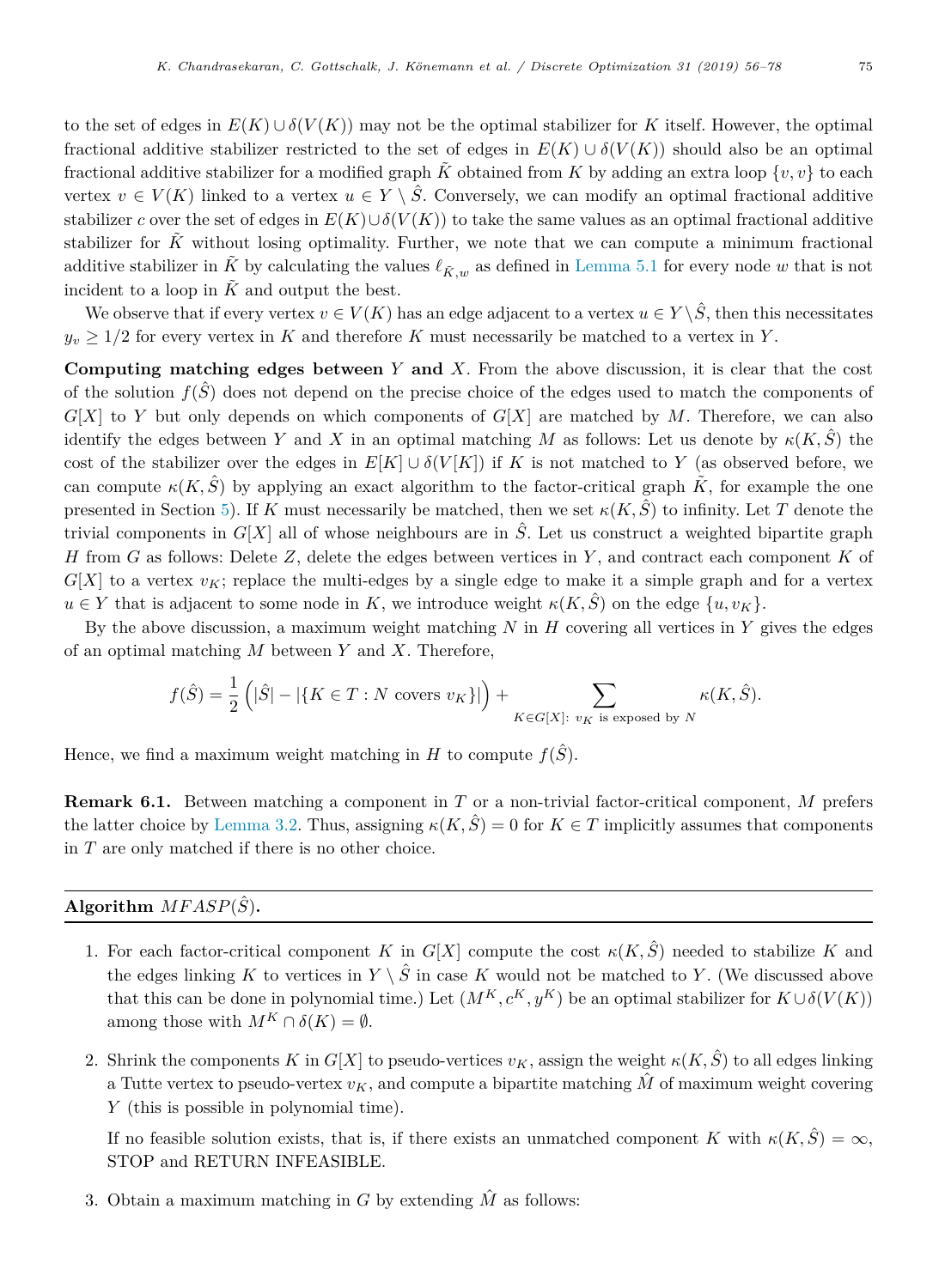- $\bullet$  for each component  $K$  not matched to  $Y$  add the matching edges in  $M^K$  to  $\hat{M}$  :
- for each component *K* having  $v_K$  matched to *Y*, pick a vertex in *K* that has the corresponding matching edge adjacent to it, say  $v$ , and add a maximum matching in K that exposes  $v$  to  $\hat{M}$ ;
- for each component *C* in  $G[Z]$  (we note that all these components are even), add an arbitrary perfect matching to  $\hat{M}$ :
- 4. Obtain a fractional additive stabilizer as follows:
	- $\hat{c}_e = c_e^K$  for all components *K* in  $G[X]$  that are not matched to *Y*,
	- $\hat{c}_e = \frac{1}{2}$  for each matching edge  $e \in \hat{M}$  linked to a Tutte vertex  $v \in \hat{S}$ , except if  $e = \{v, w\}$  for some vertex *w* that is a trivial component in  $G[X]$  with  $N_G(w) \subseteq \hat{S}$ , and
	- $\hat{c}_e = 0$  else.
- 5. Obtain a fractional  $(1 + \hat{c})$ -vertex cover  $\hat{y}$  that satisfies complementary slackness with  $\hat{M}$  as follows:
	- $\hat{y}_v = \frac{1}{2}$  for all vertices in *Z*, all vertices in *Y* \  $\hat{S}$  and all vertices in components *K* in *G*[*X*] that are matched to *Y* except if *v* is a trivial component in  $G[X]$  with  $N_G(v) \subseteq \hat{S}$ ,
	- $\hat{y}_v = 1$  for all  $v \in \hat{S}$ ,
	- $\hat{y}_v = y_v^K$  for all vertices in components *K* in *G*[*X*] that are not matched to *Y*, and
	- $\hat{y}_v = 0$  for all vertices *v* that are trivial components in  $G[X]$  with  $N_G(v) \subseteq \hat{S}$  and matched to *Y*.
- 6. Return  $(\hat{M}, \hat{y}, \hat{c})$  and  $f(\hat{S}) := \sum_{e \in E} \hat{c}_e$ ;

**Remark 6.2.** As mentioned earlier, not every possible choice of  $\hat{S}$  has a fractional additive stabilizer *c* which has  $y_v = 1$  if  $v \in \hat{S}$ , and  $y_v = 1/2$  if  $v \in Y \setminus \hat{S}$  for a half-integral minimum fractional  $(1 + c)$ -vertex cover *y*. For example, consider a graph where  $Z = \emptyset$ ,  $Y = \{v\}$  and  $G[X]$  consists of two triangles whose nodes are all connected to *v*. Then  $y<sub>v</sub>$  must be 1 and  $\hat{S} = \emptyset$  is not feasible. The algorithm detects these cases in Step 2.

# 7. Approximation for graphs with many nontrivial components

We can also use the algorithm that computes  $f(\hat{S})$  from the previous section to obtain an approximation algorithm for graphs that have a large number of non-trivial factor-critical components in the Gallai– Edmonds decomposition.

<span id="page-20-0"></span>**Theorem 7.1.** For a graph *G* with Gallai–Edmonds decomposition  $V(G) = X \cup Y \cup Z$ , let  $C^+$  denote the *set of nontrivial components in* X. If  $|C^+| \geq (1 + 1/k)|Y|$  *for*  $k > 0$ *, then there is a*  $(k/2 + 1)$ *-approximation algorithm for MFASP.*

**Proof.** Let  $(M^*, y^*, c^*)$  be an optimal solution for MFASP with cost  $c^*(E)$  and  $X_1, \ldots, X_r$  be the non-trivial components of *G*[*X*]. We first note that the number of unmatched non-trivial components of *X* is at least  $\lceil (1/k) |Y| \rceil$ . We know by [Lemma 3.2](#page-7-0) that the optimal stabilizer pays at least 1 over the edges in each of these components. This yields

$$
c^*(E) = \sum_{e \in E} c_e^* \ge \sum_{i=1}^r \sum_{e \in X_i} c_e^* \ge \frac{|Y|}{k}.
$$

Let  $\hat{S} = Y$ , i.e., fix  $y_t = 1$  for all vertices *t* in the Tutte set, and calculate an optimal solution  $(\hat{M}, \hat{y}, \hat{c})$ corresponding to  $f(\hat{S})$ . We observe that the optimal solution corresponding to  $f(\hat{S})$  can be computed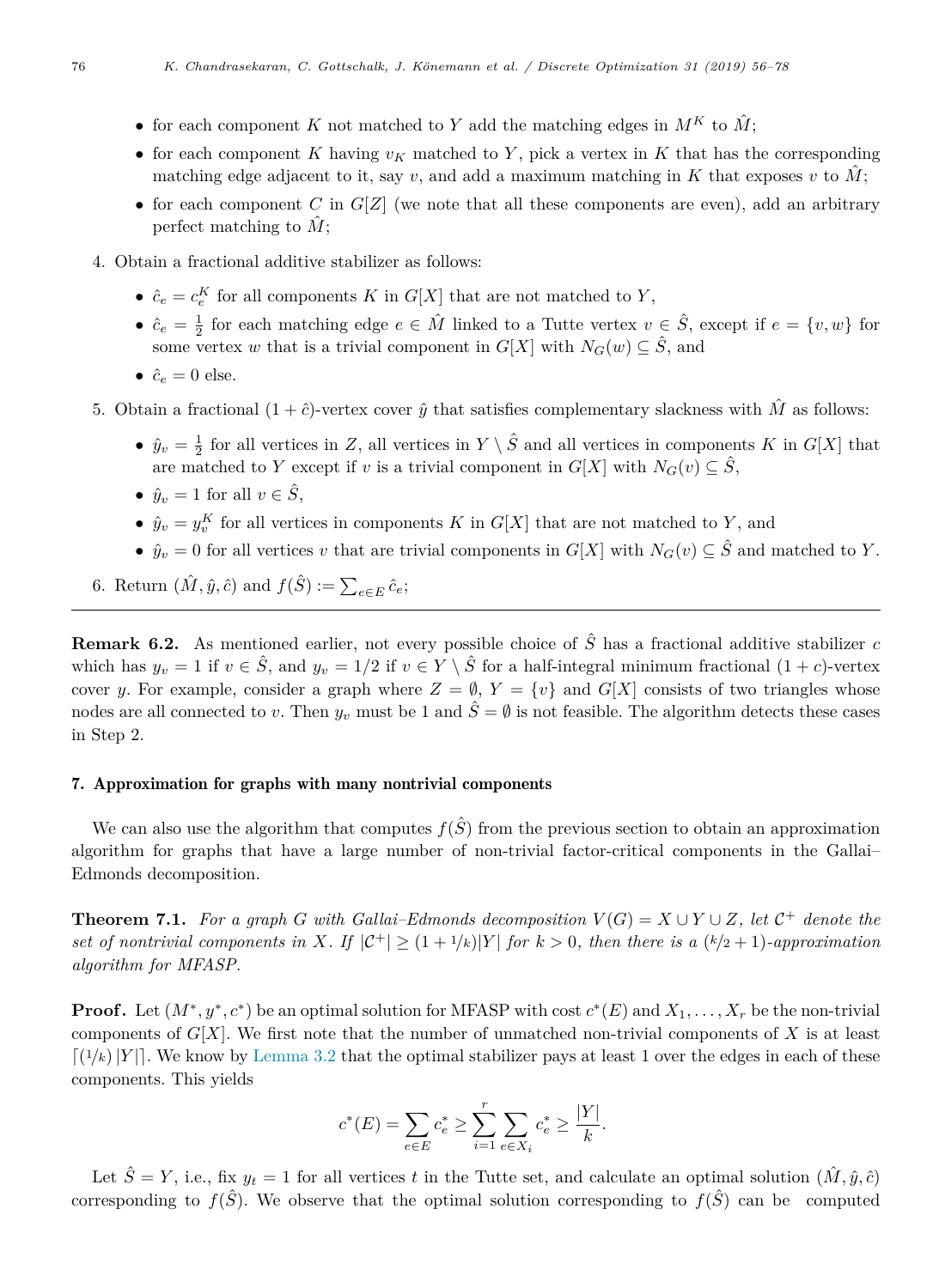efficiently using the algorithm from Section [6.1.](#page-18-0) Recall that  $y_v^* \ge 1/2$  for each vertex *v* in the Tutte set. Therefore,

$$
\hat{c}(E) = \hat{y}(V) - |\hat{M}| = \sum_{v \in V} \hat{y}_v - |M^*| = \sum_{v \in X} \hat{y}_v + \sum_{v \in Y} \hat{y}_v - |M^* \setminus E[Z]|
$$
  
\n
$$
\leq \sum_{v \in X} y_v^* + \frac{|Y|}{2} + \sum_{v \in Y} y_v^* - |M^* \setminus E[Z]|
$$
  
\n
$$
\leq \sum_{v \in X} y_v^* + \left(\frac{k}{2}\right) c^*(E) + \sum_{v \in Y} y_v^* - |M^* \setminus E[Z]| = \left(\frac{k}{2} + 1\right) c^*(E),
$$

which finishes the proof. In the first inequality above, we have used  $\sum_{v \in X} \hat{y}_v \leq \sum_{v \in X} y_v^*$  since  $y^*$  restricted to *X* is also feasible for the auxiliary problem with  $y<sub>v</sub>$  fixed to one on all Tutte vertices.

### References

- <span id="page-21-0"></span>[1] [G. Chalkiadakis, E. Elkind, M. Wooldridge, Computational aspects of cooperative game theory, Synth. Lect. Artif. Intell.](http://refhub.elsevier.com/S1572-5286(17)30167-6/sb1) [Mach. Learn. 5 \(6\) \(2011\) 1–168.](http://refhub.elsevier.com/S1572-5286(17)30167-6/sb1)
- [2] N. Nisan, T. Roughgarden, [E. Tardos, V. Vazirani, Algorithmic Game Theory, Cambridge University Press, Cambridge,](http://refhub.elsevier.com/S1572-5286(17)30167-6/sb2) ´ [UK, 2007.](http://refhub.elsevier.com/S1572-5286(17)30167-6/sb2)
- <span id="page-21-1"></span>[3] [Y. Shoham, K. Leyton-Brown, Multiagent Systems: Algorithmic, Game-theoretic, and Logical Foundations, Cambridge](http://refhub.elsevier.com/S1572-5286(17)30167-6/sb3) [University Press, 2008.](http://refhub.elsevier.com/S1572-5286(17)30167-6/sb3)
- <span id="page-21-2"></span>[4] [D. Easley, J. Kleinberg, Networks, Crowds, and Markets: Reasoning about a Highly Connected World, Cambridge](http://refhub.elsevier.com/S1572-5286(17)30167-6/sb4) [University Press, 2010.](http://refhub.elsevier.com/S1572-5286(17)30167-6/sb4)
- <span id="page-21-3"></span>[5] [M. Jackson, Social and Economic Networks, Princeton University Press, 2008.](http://refhub.elsevier.com/S1572-5286(17)30167-6/sb5)
- <span id="page-21-4"></span>[6] J. Kleinberg, [E. Tardos, Balanced outcomes in social exchange networks, in: Proc. 40th Annual ACM Sympos. Theory](http://refhub.elsevier.com/S1572-5286(17)30167-6/sb6) ´ [Comput., 2008, pp. 295–304.](http://refhub.elsevier.com/S1572-5286(17)30167-6/sb6)
- <span id="page-21-5"></span>[7] [J. Nash Jr., The bargaining problem, Econometrica \(1950\) 155–162.](http://refhub.elsevier.com/S1572-5286(17)30167-6/sb7)
- <span id="page-21-6"></span>[8] [L. Shapley, M. Shubik, The assignment game I: The core, Internat. J. Game Theory 1 \(1\) \(1971\) 111–130.](http://refhub.elsevier.com/S1572-5286(17)30167-6/sb8)
- <span id="page-21-7"></span>[9] [M. Bateni, M. Hajiaghayi, N. Immorlica, H. Mahini, The cooperative game theory foundations of network bargaining](http://refhub.elsevier.com/S1572-5286(17)30167-6/sb9) [games, in: Automata, Languages and Programming, Springer, 2010, pp. 67–78.](http://refhub.elsevier.com/S1572-5286(17)30167-6/sb9)
- <span id="page-21-8"></span>[10] A. Bock, K. Chandrasekaran, J. Könemann, B. Peis, L. Sanità, Finding small stabilizers for unstable graphs, Math. [Program. 154 \(1–2\) \(2015\) 173–196.](http://refhub.elsevier.com/S1572-5286(17)30167-6/sb10)
- <span id="page-21-9"></span>[11] [S. Ahmadian, H. Hosseinzadeh, L. Sanit`a, Stabilizing network bargaining games by blocking players, in: Integer](http://refhub.elsevier.com/S1572-5286(17)30167-6/sb11) Programming and Combinatorial Optimization - 18th International Conference, IPCO 2016, Liège, Belgium, June 1-3, [2016, Proceedings, 2016, pp. 164–177.](http://refhub.elsevier.com/S1572-5286(17)30167-6/sb11)
- <span id="page-21-10"></span>[12] [T. Ito, N. Kakimura, N. Kamiyama, Y. Kobayashi, Y. Okamoto, Efficient stabilization of cooperative matching games,](http://refhub.elsevier.com/S1572-5286(17)30167-6/sb12) [Theoret. Comput. Sci. 677 \(2017\) 69–82.](http://refhub.elsevier.com/S1572-5286(17)30167-6/sb12)
- <span id="page-21-11"></span>[13] [S. Khot, Ruling out ptas for graph min-bisection, dense k-subgraph, and bipartite clique, SIAM J. Comput. 36\(4\) \(2005\)](http://refhub.elsevier.com/S1572-5286(17)30167-6/sb13) [1025–1071.](http://refhub.elsevier.com/S1572-5286(17)30167-6/sb13)
- <span id="page-21-12"></span>[14] [P. Manurangsi, Almost-polynomial ratio ETH-hardness of approximating densest K-subgraph, in: Proceedings of the 49th](http://refhub.elsevier.com/S1572-5286(17)30167-6/sb14) [Annual ACM SIGACT Symposium on Theory of Computing \(STOC '17\), 2017, pp. 954–961.](http://refhub.elsevier.com/S1572-5286(17)30167-6/sb14)
- <span id="page-21-13"></span>[15] [A. Bhaskara, M. Charikar, E. Chlamtac, U. Feige, A. Vijayaraghavan, Detecting high log-densities: an](http://refhub.elsevier.com/S1572-5286(17)30167-6/sb15) *O*(*n* 1*/*4 ) [approximation for densest k-subgraph, in: STOC 2010, 2010, pp. 201–210.](http://refhub.elsevier.com/S1572-5286(17)30167-6/sb15)
- <span id="page-21-14"></span>[16] [E. Balas, Integer and fractional matchings, North-Holland Math. Stud. 59 \(1981\) 1–13.](http://refhub.elsevier.com/S1572-5286(17)30167-6/sb16)
- <span id="page-21-15"></span>[17] J. Uhry, Sur le problème du couplage maximal [French], Rev. Française Autom., Inf. Rech. Opér. Rech. Opér. 9 (3) (1975) [13–20.](http://refhub.elsevier.com/S1572-5286(17)30167-6/sb17)
- <span id="page-21-16"></span>[18] [J. Edmonds, Maximum matching and a polyhedron with 0, l-vertices, J. Res. Nat. Bur. Stand. B 69 \(1965\) 125–130.](http://refhub.elsevier.com/S1572-5286(17)30167-6/sb18)
- [19] [J. Edmonds, Matroid partition, in: G. Dantzig, A. Veinott \(Eds.\), Mathematics of the Decision Sciences, AMS, Providence,](http://refhub.elsevier.com/S1572-5286(17)30167-6/sb19) [RI, 1968, pp. 335–345.](http://refhub.elsevier.com/S1572-5286(17)30167-6/sb19)
- <span id="page-21-17"></span>[20] T. Gallai, Maximale Systeme unabhängiger Kanten [German], Magyar Tud. Akad. Mat. Kut. Int. Közl 9 (1964) 401–413.
- <span id="page-21-18"></span>[21] [R. Downey, M. Fellows, Parametrized Complexity, Springer, 1999.](http://refhub.elsevier.com/S1572-5286(17)30167-6/sb21)
- <span id="page-21-19"></span>[22] [N. Alon, A. Shapira, Every monotone graph property is testable, SIAM J. Comput. 38 \(2\) \(2008\) 505–522.](http://refhub.elsevier.com/S1572-5286(17)30167-6/sb22)
- <span id="page-21-20"></span>[23] [N. Alon, A. Shapira, B. Sudakov, Additive approximation for edge-deletion problems, in: Proc. 46th Annual IEEE Sympos.](http://refhub.elsevier.com/S1572-5286(17)30167-6/sb23) [Foundations Comput. Sci., 2005, pp. 419–428.](http://refhub.elsevier.com/S1572-5286(17)30167-6/sb23)
- <span id="page-21-21"></span>[24] S. Mishra, V. Raman, S. Saurabh, S. Sikdar, C. Subramanian, The Complexity of König subgraph problems and above[guarantee vertex cover, Algorithmica 61 \(4\) \(2011\) 857–881.](http://refhub.elsevier.com/S1572-5286(17)30167-6/sb24)
- <span id="page-21-22"></span>[25] J. Könemann, K. Larson, D. Steiner, Network bargaining: Using approximate blocking sets to stabilize unstable instances, [Theory Comput. Syst. 57 \(3\) \(2015\) 655–672.](http://refhub.elsevier.com/S1572-5286(17)30167-6/sb25)
- <span id="page-21-23"></span>[26] P. Biró, M. Bomhoff, P.A. Golovach, W. Kern, D. Paulusma, Solutions for the stable roommates problem with payments, [Theoret. Comput. Sci. 540 \(2014\) 53–61.](http://refhub.elsevier.com/S1572-5286(17)30167-6/sb26)